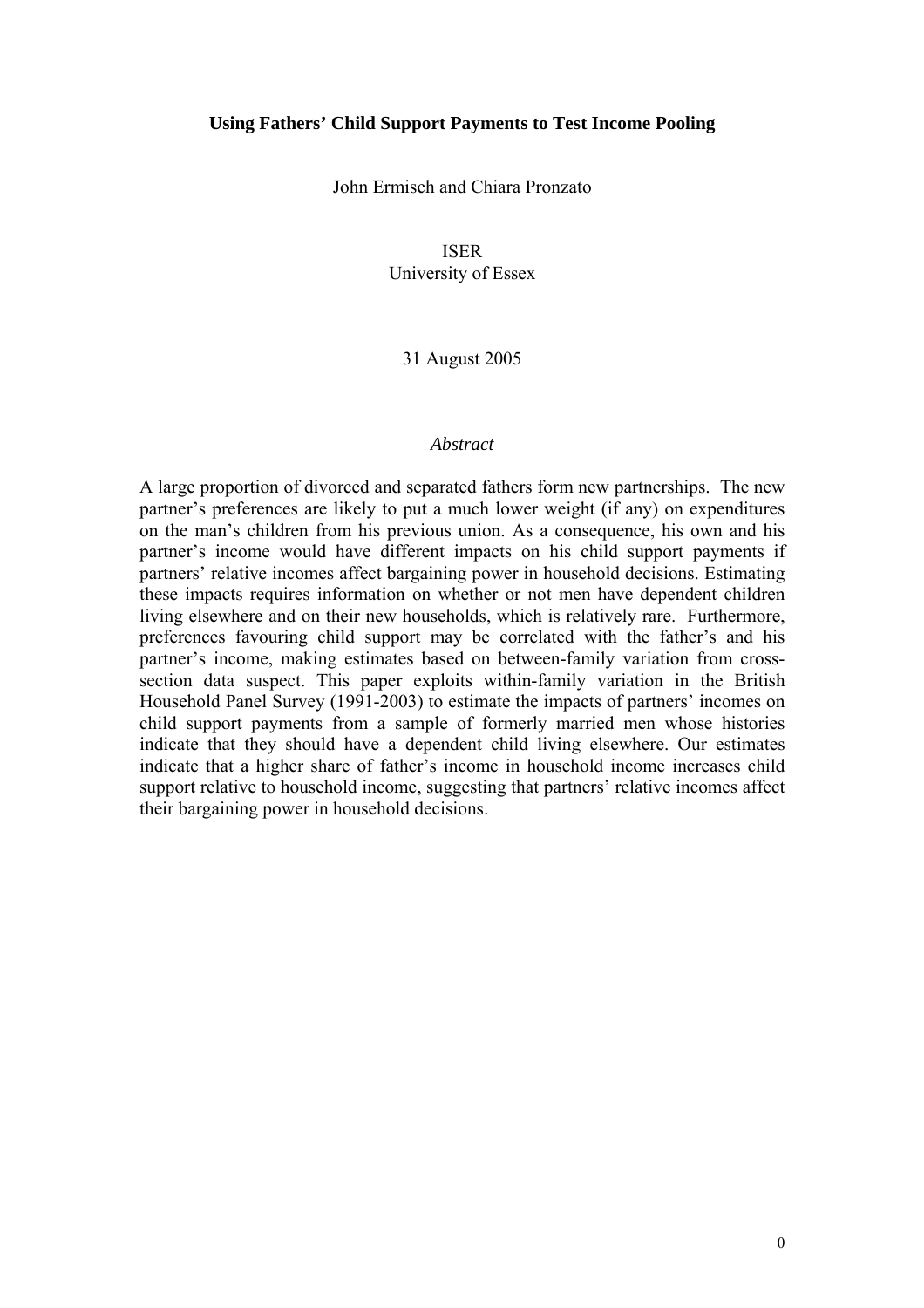# **Introduction**

Previous interpretations of the results of empirical tests of "income pooling" in couples' consumption decisions, or more ambitiously, estimation of the "sharing rule" (up to a constant), have typically focussed on private goods that are *assignable*, in the sense that we can observe individual consumption of the good.<sup>1</sup> They examine how individual partners' incomes affect expenditure on such goods. A person's leisuretime is a prime candidate for an assignable good, because it can only be consumed by that person. $2$  Following this lead, labour supply has been an important area in which income pooling has been tested, and usually rejected (e.g. Chiappori, Fortin and Lacroix. 2002; Fortin and Lacroix 1997 and Lundberg  $1988$ ).<sup>3</sup> Other studies have taken men's and women's clothing to be assignable goods (e.g. Browning *et al* 1994; Lundberg, Pollak and Wales 1997) and rejected income pooling. The latter studies suggest that women do better when they control more of the couple's resources.

 In the present paper, we use information about divorced/separated fathers who have dependent children living elsewhere and who have formed new partnerships. Such fathers may pay the children's mother financial support because the father's welfare is increasing in expenditure on his children and he only can influence it by making transfers to the custodial mother (Weiss and Willis 1985). The father's new

<sup>&</sup>lt;sup>1</sup> While the "unitary model" is synonymous with income pooling in typical cases, on the definitions put forward by Browning et al (2004), income pooling is neither necessary nor sufficient for a unitary model—one that satisfies the Slutsky conditions. Thus, we do not claim to be testing the unitary versus the collective model. Using price variation, Browning and Chiappori (1998) test the "collective model" (i.e. each person has his or her own preferences and the couple's decisions are efficient) against the "unitary model" (one household utility function) without assuming that any goods are assignable or restricting individual preferences, and reject the unitary model. 2

<sup>&</sup>lt;sup>2</sup> While leisure can "only be consumed by that person" in a strict sense, this is not true in a broader sense if a person's utility depends directly on his/her partner's leisure. In this case, the variation of a person's leisure consumption in relation to his/her individual income holding joint income constant does not reveal anything about how distribution of welfare in the household varies with individual incomes.

 $3$  A possible shortcoming of these studies is that it is impossible to distinguish leisure from other nonmarket time (e.g. home production) in the data available, making it necessary to assume that a person's utility is increasing in all non-market time.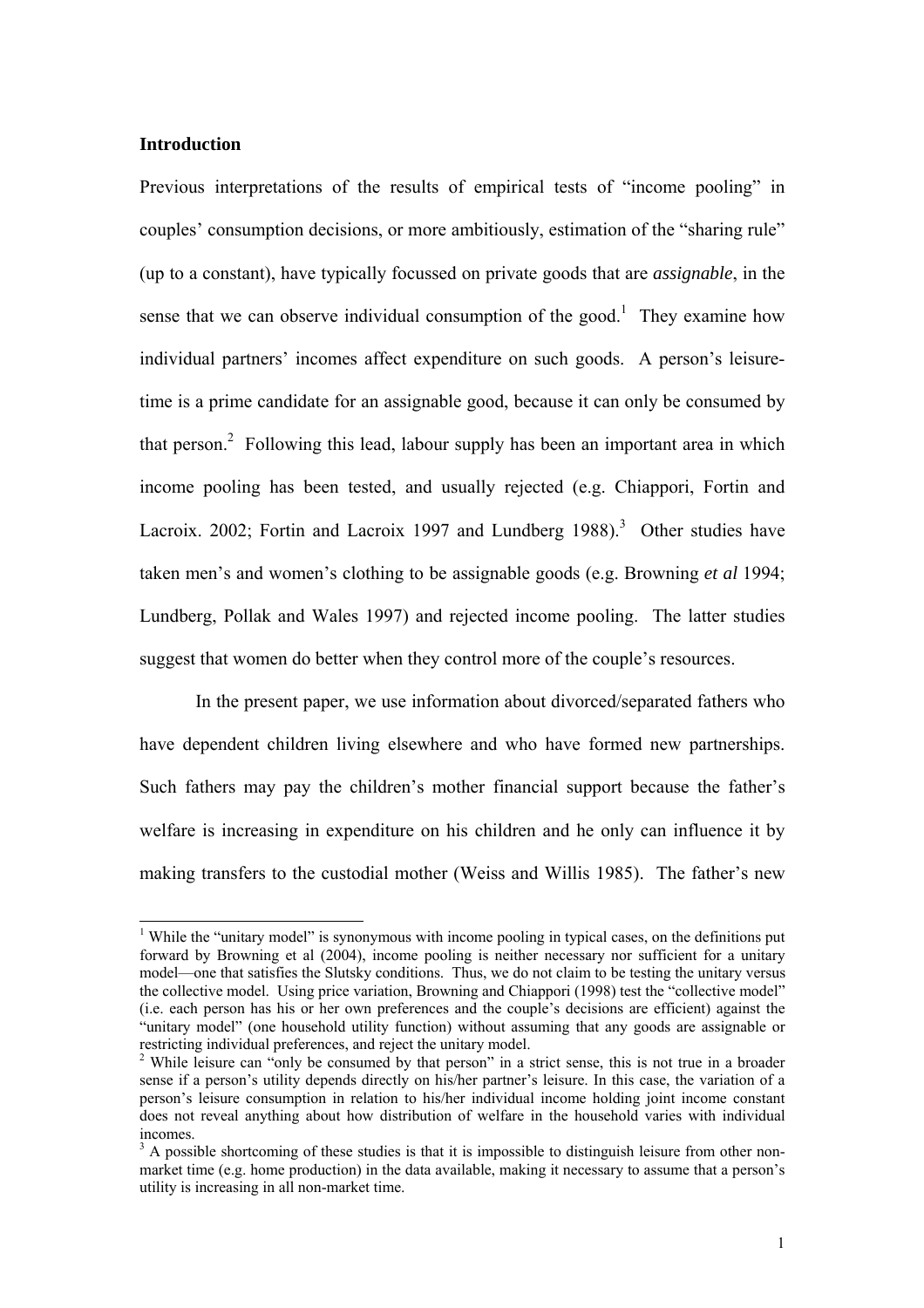partner's preferences are likely to put a much lower weight (if any) on expenditures on the man's children from his previous union. In the terminology of Browning et al (1994), child support transfers approximate an *exclusive* good for the father in his new partnership. As a consequence, his own and his partner's income would have different impacts on child support transfers if their relative incomes affect bargaining power in household decisions. The paper tests for these differences. This approach to examining intra-household allocation and distribution follows a suggestion by Pollak (1985; p.603) that does not appear to have been ever followed up.

 A difficulty in studying how child support payments vary with the income and other characteristics of the father and his new partner in most nationally representative surveys is that we do not know which men have dependent children living elsewhere. In terms of direct information, the British Household Panel Survey (BHPS) is no different (other than in the 2002 wave). But the BHPS collected marital, cohabiting union and childbearing histories, and from the annual waves of the panel there is information on birth and marriage dates and cohabiting union status at each annual wave. From these data we have constructed a sample of men who reported the birth of a child within marriage and for whom that marriage subsequently dissolved. As 90% of children live with their mother after the marriage ends, for annual waves after the couple separated, these men are very likely to have dependent children living elsewhere until their youngest child reaches the age of 16, the date of which can be determined. Multiple annual observations on most fathers in our sample allow us to use within-family variation in partners' incomes to identify the impact of individual partners' incomes on child support payments. In other words, we can allow for unobserved persistent influences on child support payments, including the father's expartner's financial circumstances, his preferences, durable public household goods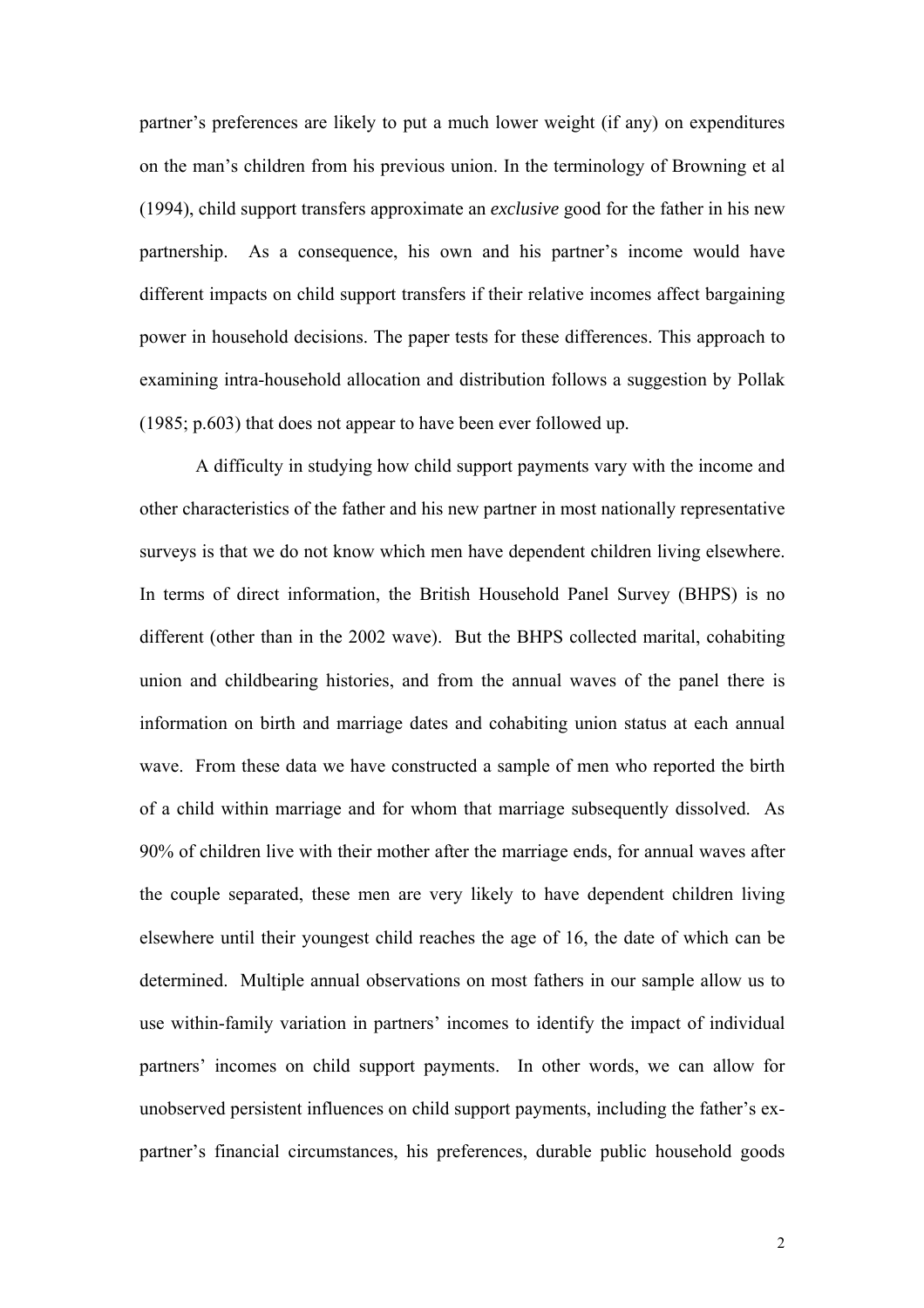and whether he has custody, to be correlated with father's income and his current partner's income (and other included variables).

The next section presents the theoretical foundation for our econometric analysis. We then present the data, followed by our results and conclusions. Our estimates indicate that a higher share of father's income in household income (a lower share of partner's income) increases child support relative to household income. There is not income pooling in the couple, nor the household, and partners' relative incomes appear to affect their bargaining power in household decisions.

### **Decisions of Mothers, Fathers and Partners**

As we do not observe the custodial mothers in our data, their behaviour is modelled simply (abstracting from labour supply decisions) and described briefly.<sup>4</sup> The mother's preferences are represented by the utility function  $U=U(C, x_m)$ , where *C* is expenditure on children and  $x_m$  is her private consumption. She is assumed to choose *C* to maximize *U* subject to  $y_m + s = x_m + C$ , where *s* is a lump-sum child support transfer from the father and  $y_m$  is her income. This behaviour implies a child expenditure function,  $C = f(y_m + s)$ .

Expenditures on children are assumed to be a public good for the parents, even after divorce, as in Weiss and Willis (1985). The father's preferences are represented by the utility function  $V=V(C,x_f,x_p,z)$ , where  $x_f$  is his private consumption,  $x_p$  is his new partner's private consumption and  $z$  is her non-market time (taking the father's labour supply as exogenous). When the father acquires a new partner, it is unlikely that she has the same preferences as him regarding expenditures on children from his previous union. We assume that his new partner has preferences represented by the utility function  $W=W(x_p, x_f, z)$ ; that is, she receives no utility from expenditures on his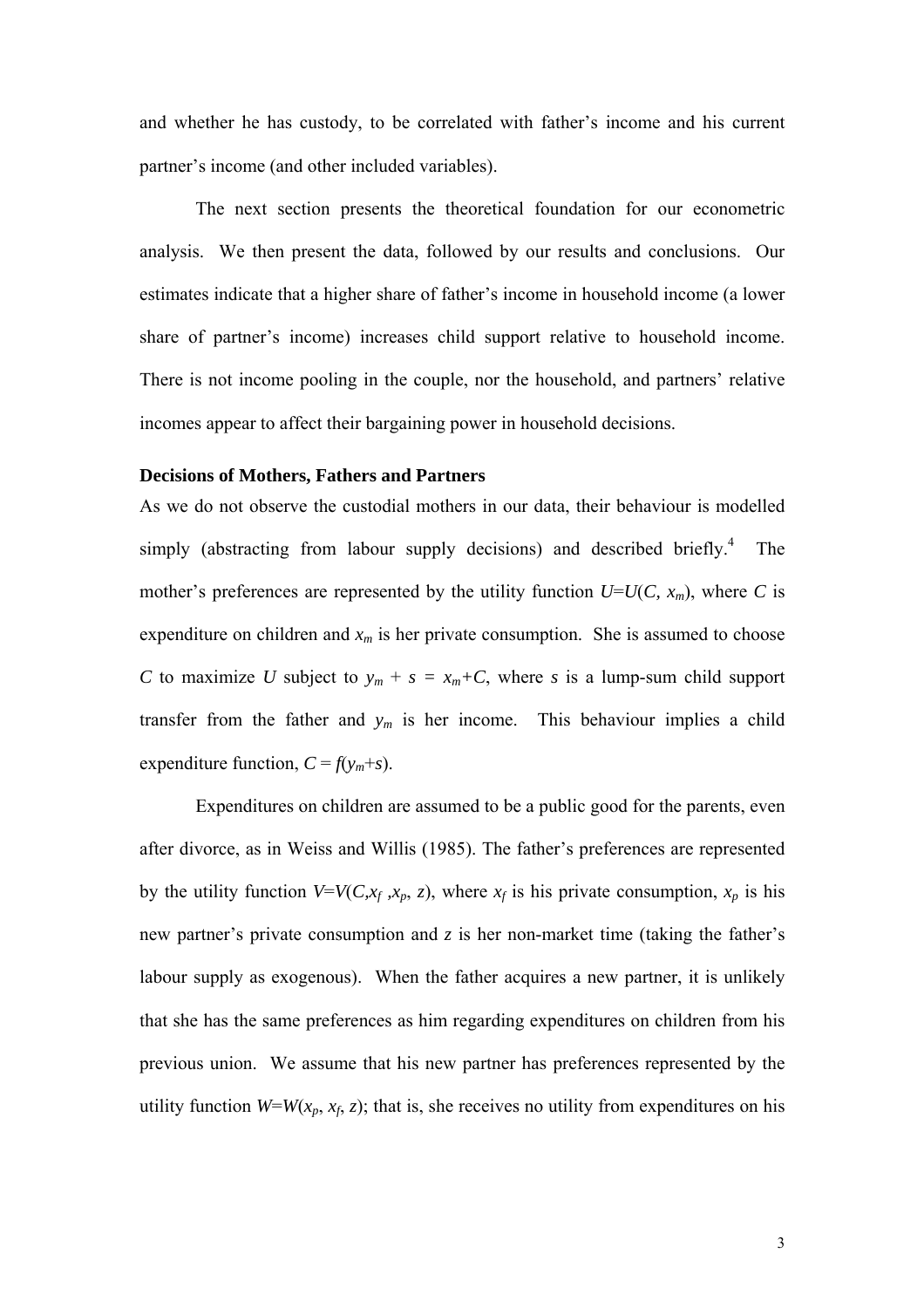children from the previous union. Following Browning and Chiappori (1998), assume that the couple achieves an efficient outcome. This is equivalent to choosing  $s$ ,  $x_f$ ,  $x_p$ and *z* to maximize  $V(C, x_f, x_p, z)$ +  $\mu W(x_p, x_f, z)$  subject to  $y_f + v_p + w = s + x_f + x_p + wz$ and  $C = f(y_m+s)$ , where  $y_f$  is the father's income,  $v_p$  is his partner's non-earned income, *w* is her wage (with total time available normalised to unity) and  $\mu$  is a Lagrange multiplier that reflects the weight put on the father's partner's utility in household decisions.

The efficiency assumption implies three first order conditions:  $V_C f_s \leq V_f + \mu W_f$ , *V<sub>z</sub>*+  $\mu$ *W<sub>z</sub>*≥(*V<sub>f</sub>*+ $\mu$ *W<sub>f</sub>*)*w* and *V<sub>f</sub>*+ $\mu$ *W<sub>f</sub>*=*V<sub>p</sub>*+ $\mu$ *W<sub>p</sub>*, where *V<sub>i</sub>*=∂*V*/∂*x<sub>i</sub>*, *j*=*f*,*p*, *V<sub>k</sub>*=∂*V*/∂*k*, *k*=*z*,*C*, *Wj*=∂*W*/∂*x<sub>i</sub>*, *j*=*f,p*, and *W<sub>z</sub>*=∂*W*/∂*z*. Child support transfers are zero if *V<sub>C</sub>f<sub>s</sub>*<*V<sub>f</sub>*+*µW<sub>f</sub>* at *s*=0, and his partner's labour supply is zero when  $V_z + \mu W_z > (V_f + \mu W_f)w$  at  $z=1$ . Assuming an interior solution  $(s>0, z<1)$ , the first and second order conditions for a maximum imply (via the implicit function theorem) a child support function in terms of  $\mu$ , partners' joint full income, the partner's wage and the mother's (i.e. the father's ex-partner's) income:

$$
(1) \t s=g(y_m, y_f+v_p+w, w, \mu)
$$

The implicit utility weighting factor  $\mu$  indicates the location chosen on the utility possibility frontier. In general,  $\mu$  may be a function of individual incomes and the partner's wage (i.e.  $\mu = \mu(y_f, y_p, w)$ ), and perhaps also other "distribution factors" (Browning and Chiappori 1998; Chiappori at al 2002). These are variables that affect the intra-family decision process without affecting individual preferences or joint consumption possibilities. These may include marriage market attributes and divorce laws that, in some circumstances, affect bargaining between spouses within marriage.

<sup>-&</sup>lt;br>4 Ermisch (2005b) presents a model in which divorced mother and father interact to determine frequency of father's contact with his children and child support. As our main points can be made with a simpler model, we abstract from the father-child contact decision.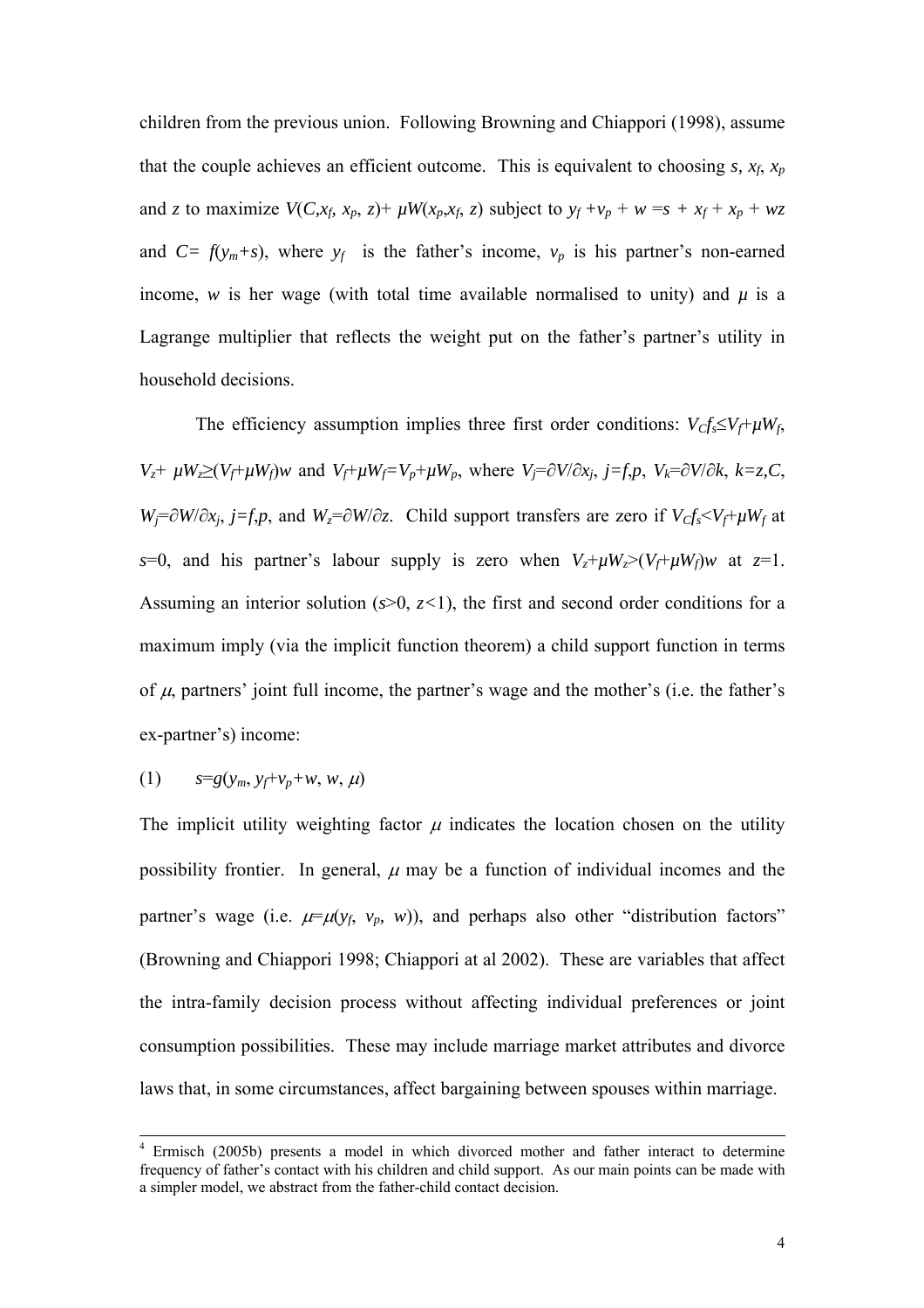For the empirical analysis that follows, it is more convenient to formulate the couple's problem in terms of conditional rather than unconditional demand functions, conditioning on partner's non-market time. Thus, the couple chooses  $s$ ,  $x_f$  and  $x_p$  to maximize  $V(C, x_f, x_p, z^*)$ +  $\mu W(x_p, x_f, z^*)$  subject to  $y_f + y_p = s + x_f + x_p$  and  $C = f(y_m + s)$ , where  $y_p = v_p + (1 - z^*)w$  is the partner's income and  $z^*$  is a particular level of partner's non-market time. The first order conditions are  $V_c f_s \le V_f + \mu W_f$  and  $V_f + \mu W_f = V_p + \mu W_p$ , and the *conditional* child support function, as distinct from the unconditional one in equation (1), is

(2) 
$$
s=g^{c}(y_{m}, y_{f}+y_{p}, z^{*}, \mu)
$$

and  $\mu = \mu^c(y_f, y_p, z^*)$ .

Note first that

(3) 
$$
\partial s/\partial z^* = [(D_{ss} + D_{sp})(V_{fz} + \mu W_{fz}) - D_{sp}(V_{pz} + \mu W_{pz}) - D_{ss}f_sV_{Cz}]/D^c.
$$

where  $V_{ij}$  and  $W_{ij}$  are second (partial) derivatives,  $D^{c} > 0$  by the second order conditions,  $D_{ss} = V_{pp} + \mu W_{pp} + V_{ff} + \mu W_{ff} - 2V_{fp} - 2\mu W_{fp}$  and  $D_{sp} = V_{ff} + \mu W_{ff} - V_{fp} - \mu W_{fp} - f_s(V_{cf} - V_{ff})$ *V<sub>Cp</sub>*). Thus, if the preferences are such that  $V_{f\overline{x}}+\mu W_{f\overline{x}}=V_{p\overline{z}}+\mu W_{p\overline{z}}=V_{C\overline{z}}=0$ , then  $\partial s/\partial z^* = 0$ . In these circumstances, the conditional child support function does not depend on  $z^*$ :  $s = g^c(y_m, y_f + y_p, \mu)$ , and child support transfers depend on the individual *incomes* of the father and his new partner if ∂*µ*/∂*yj*≠0, *j=f,p*. This separability assumption provides a theoretical foundation for expressing child support payments as a function of the individual partners' *incomes* and the mother's income, but not the partner's nonmarket time. Nevertheless, the partner's income may be endogenous in an econometric analysis, through the couple's choice of her labour supply. In principle, separability is testable (see Browning and Meghir 1991), and we return to this issue later.

Income effects on child support payments are given by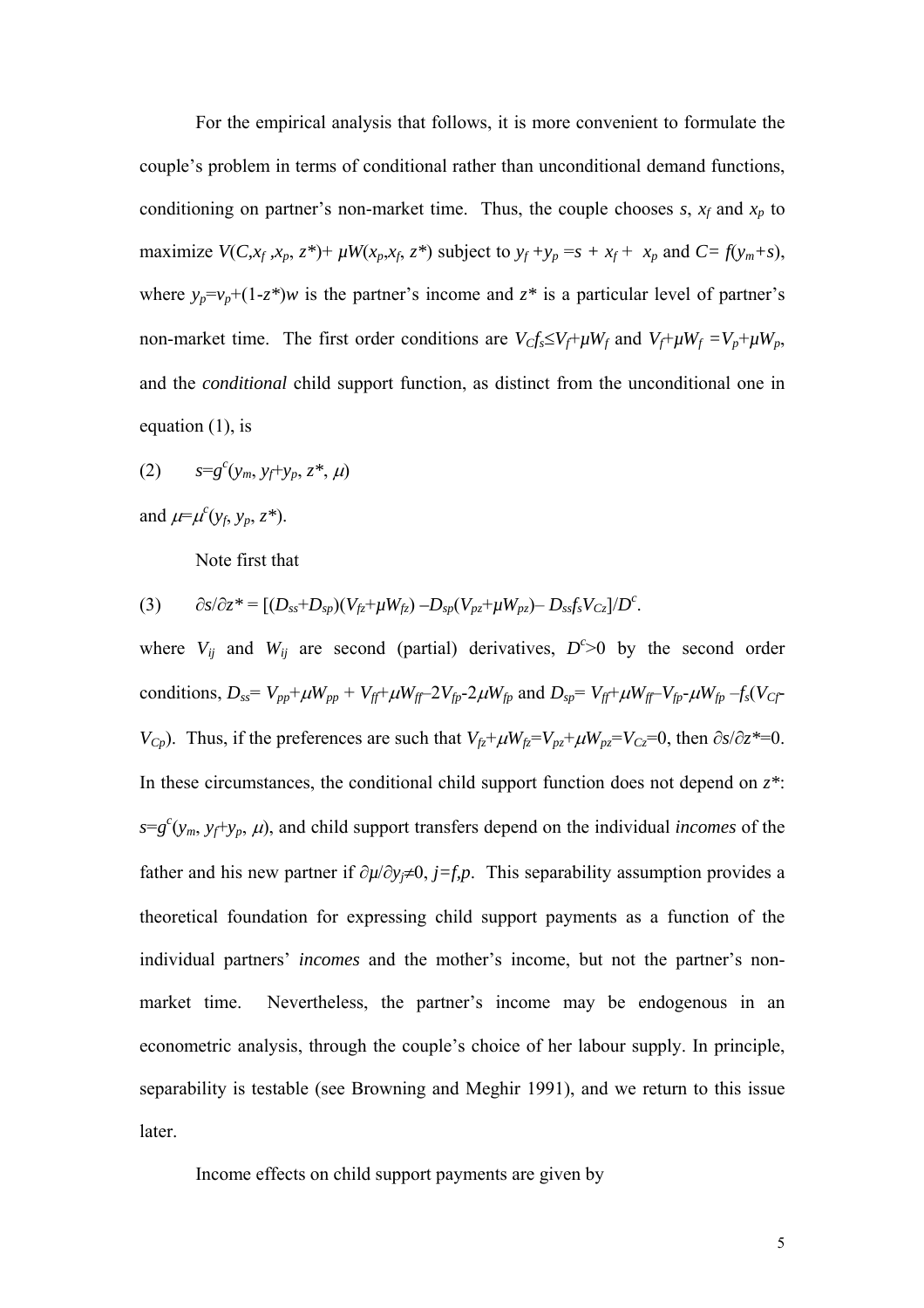(4) 
$$
\partial s/\partial y_j = \{D_{ss}(V_{ff} + \mu W_{ff} - f_s V_{Cf}) + D_{sp}[V_{ff} - V_{pf} + \mu (W_{ff} - W_{pf})] + [(D_{ss} + D_{sp})W_f - D_{sp}W_p](\partial \mu/\partial y_j)\}/D^c, j = f, p
$$

There is "income pooling" ( $\partial s/\partial y_f = \partial s/\partial y_p$ ) if  $\mu$  is not affected by individual partners' incomes. For example, income pooling may arise because the father and his partner's incomes are sufficiently different and the couple has caring preferences (see below). Suppose, for example, that the father's share of joint income,  $y_f(y_f+y_p)$ , is sufficiently large. Then, because he cares for his partner, he makes transfers to her to ensure that her welfare is not too low. Using Becker's (1981) terminology, he is an *effective altruist*, and consumption outcomes only depend on joint income (i.e.  $\partial \mu / \partial y_j = 0$ ).<sup>5</sup>

If, however, bargaining power in the couple's decisions is related to the resources that they bring to the partnership, then we would expect ∂*µ*/∂*yf*<0 and ∂*µ*/∂*yp*>0. But the difference between ∂*s*/∂*yf* and ∂*s*/∂*yp* also depends on the sign of  $(D_{ss}+D_{sp})W_f - D_{sp}W_p$  in (4), which is ambiguous because of the interdependence in preferences. In other words, it is hard to interpret what the difference in impacts of individual partners' incomes means in terms of consumption and welfare for each partner because, in effect, all goods other than *C* are public goods in the father's new partnership. This is a particular example of the general proposition that individual preferences and the family decision process (e.g. a "sharing rule") are not uniquely identified under these general preferences (e.g. Chiappori, Fortin and LaCroix 2002).

 A clearer interpretation can be obtained for more restrictive preferences, so called "caring preferences", of the form  $F[V(x_f, C), W(x_f, z)]$  for the father, and similarly for the father's new partner. Caring preferences assume that the father does not care how (in terms of  $x_p$  and  $z$ ) a given level of utility is obtained by his partner

<sup>&</sup>lt;sup>5</sup> Income pooling can also arise if both partners would make contributions to a household public good in a non-cooperative Nash equilibrium, and individual welfare in this equilibrium provides the threat points for Nash bargaining.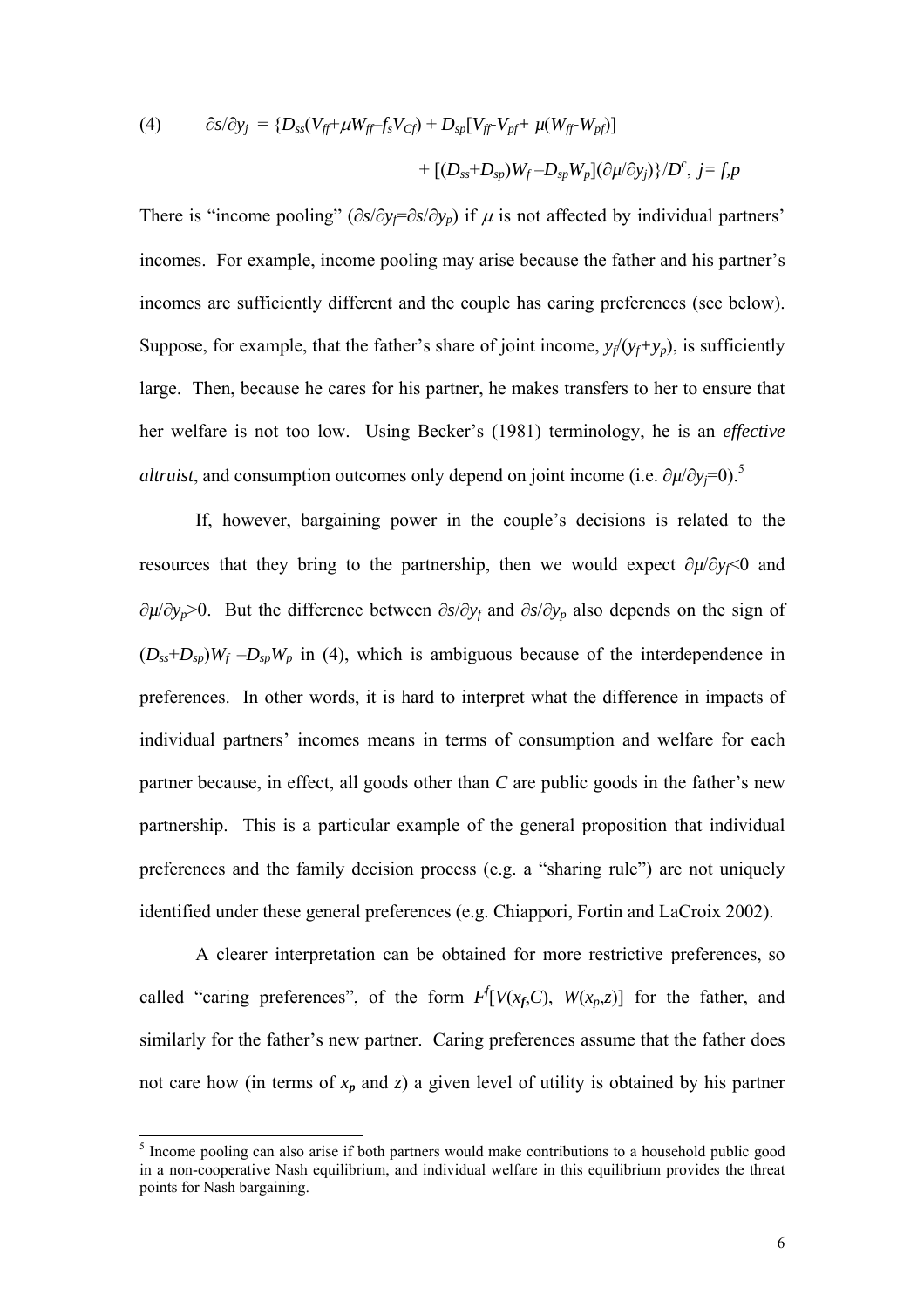(and similarly for her). Any outcome that is efficient in the context of caring preferences would also be efficient if the parents were selfish (see Chiappori 1992); that is, efficiency is equivalent to maximising  $V(C, x_f)$ +  $\mu W(x_p, z^*)$  subject to  $y_f + y_p = s$  $+x_f + x_p$  and  $C = f(y_m + s)$ . In this case, the first order conditions for the conditional (on *z*) model stated earlier apply with  $V_p = W_f = 0$ , and

$$
(5) \qquad \partial s/\partial z^* = (V_{ff} - f_s V_{cf}) \mu W_{pz}/D^c
$$

Thus, the separability assumption, such that the conditional child support function does not depend on  $z^*$ , collapses to  $W_{pz}$ =0.

The income effects are:<sup>6</sup>

(6) 
$$
\partial s/\partial y_j = (V_{ff} - f_s V_{Cf})[\mu W_{pp} + W_p(\partial \mu/\partial y_j)]/D^c, \quad j = f, p
$$

We expect that  $V_f - f_s V_{cf} < 0$ , and so  $\partial s / \partial y \ge \partial s / \partial y_p$ . If we define  $\partial s / \partial y_j|_{d(yf+yp)=0}$  as the impact on *s* of individual income holding the couple's joint income constant, then

(7) 
$$
\partial s/\partial y_j|_{d(yf+yp)=0} = (V_{ff} - f_s V_{Cf}) W_p (\partial \mu/\partial y_j)/D^c.
$$

This impact operates through the effect of a person's income share on his/her bargaining power in household decisions. If  $\mu$  declines with the father's share of the couple's income, more will be transferred in child support if the father's share is larger. This suggests that we can interpret this impact of the father's share of income on *s* as increasing his control of the couple's total expenditure and his welfare.

While we cannot directly observe the mother's income in our data, it is helpful for interpreting our results to derive the impact of her income on child support transfers. In the case of caring or selfish preferences:

(8) 
$$
\partial s/\partial y_m = [-(\mu W_{pp} + V_{ff})(f_s V_{CC} + V_C f_{ss}) + \mu W_{pp} V_{Cf} f_s + (f_s V_{Cf})^2]/D^c
$$

 6 This amounts to setting various first and second partial derivatives to zero in equation (4).

<sup>&</sup>lt;sup>7</sup> Note that, if  $\partial \mu / \partial y_j = 0$ ,  $j = f, p$ , then  $\partial s / \partial y_j = (V_f - f_s V_{cf}) \mu W_{pp}/D^c$ , which should be positive, and  $W_{pp} < 0$ because of diminishing marginal utility.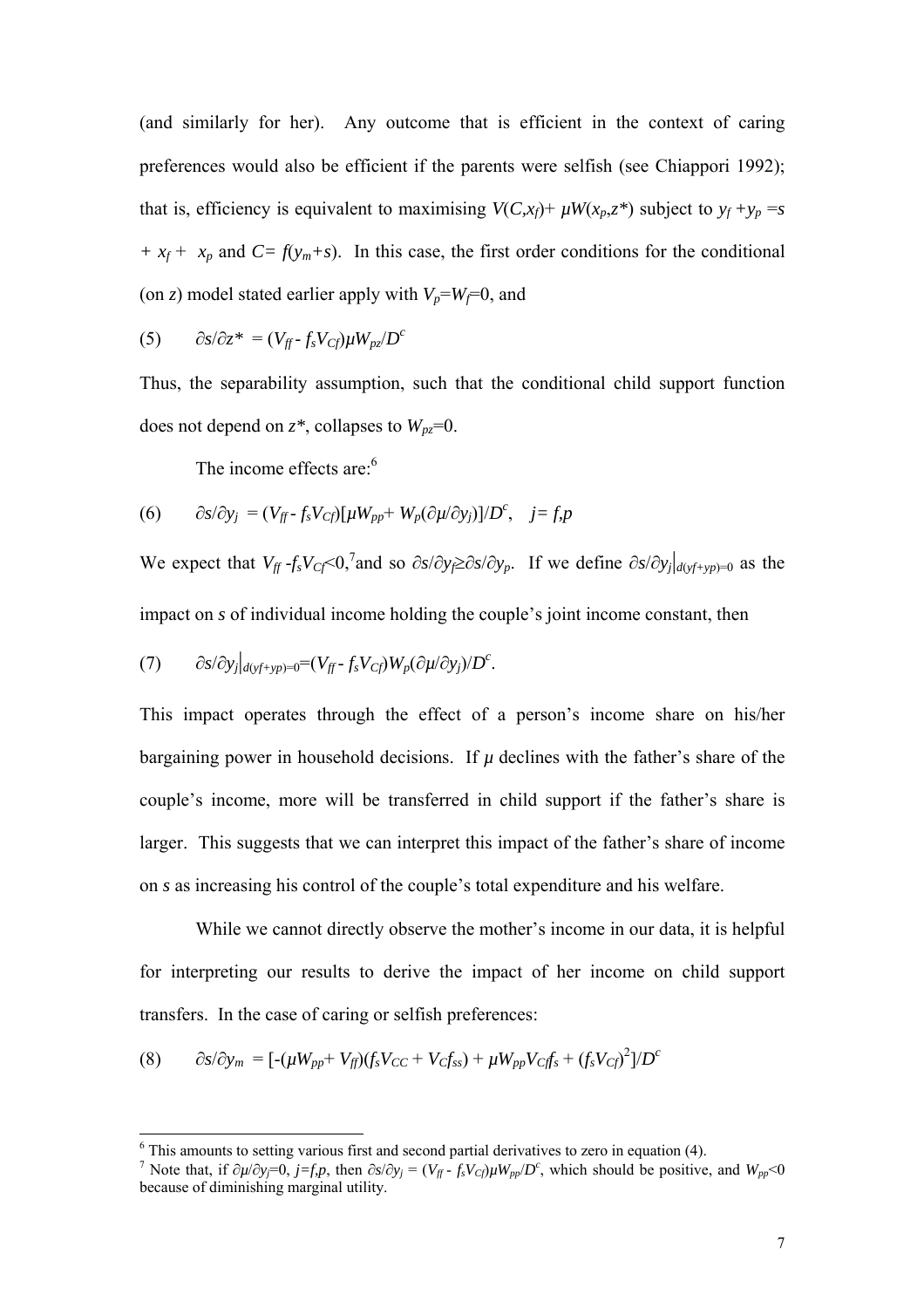Diminishing marginal utility  $(V_{CC} < 0)$ , additive separability in the father's preferences (*VCf*=0) and *fss* ≤0 are sufficient for ∂*s*/∂*ym*<0, but not necessary. By raising the mother's expenditure on children, mother's higher income reduces the father's transfers to her.

 So far we have ignored the state benefit system, which can interact in important ways with mothers' incentives to work and fathers' incentives to pay child support. In the UK, lone mothers who receive the main out-of-work benefit for families, Income Support (IS), receive benefits related to the number and ages of their children and have their rent fully paid if they are tenants. Their IS-benefits are withdrawn at a rate of 100% on all child support and other non-earned income received, and on earnings above an "earnings disregard" (e.g. of £20 per week in  $2002/03$  for a lone mother).<sup>8</sup> The 100% benefit withdrawal rate on child support payments makes the value of  $f_s$  faced by fathers equal to zero. Thus, his first order condition for lump sum transfers is  $V_{C}f_s < V_f + \mu W_f$ , implying  $s=0$ . In other words, fathers whose ex-partners receive IS have no incentive to pay child support because such transfers are fully taxed away. But IS-recipients are strongly encouraged to get a child support assessment from the Child Support Agency (CSA), and so some fathers may be forced to pay even though the only beneficiary is the UK Treasury. Ermisch (2005a) shows that 30% of lone mothers who receive IS receive some child support, but IS-recipients are much less likely to report receiving child support than nonrecipients, and they also receive smaller amounts.

Because courts and child support agencies can order child support payments, the relationship between father's income and amounts paid could merely reflect the

l

<sup>&</sup>lt;sup>8</sup> Lone mothers also receive in-work benefits (Family Credit (FC) before October 1999 and Working Families Tax Credit (WFTC) afterwards) if they work 16 hours or more per week and have low to moderate incomes. In the calculation of these benefits mothers' child support income is fully disregarded under WFTC, and the disregard was £15 per week under FC.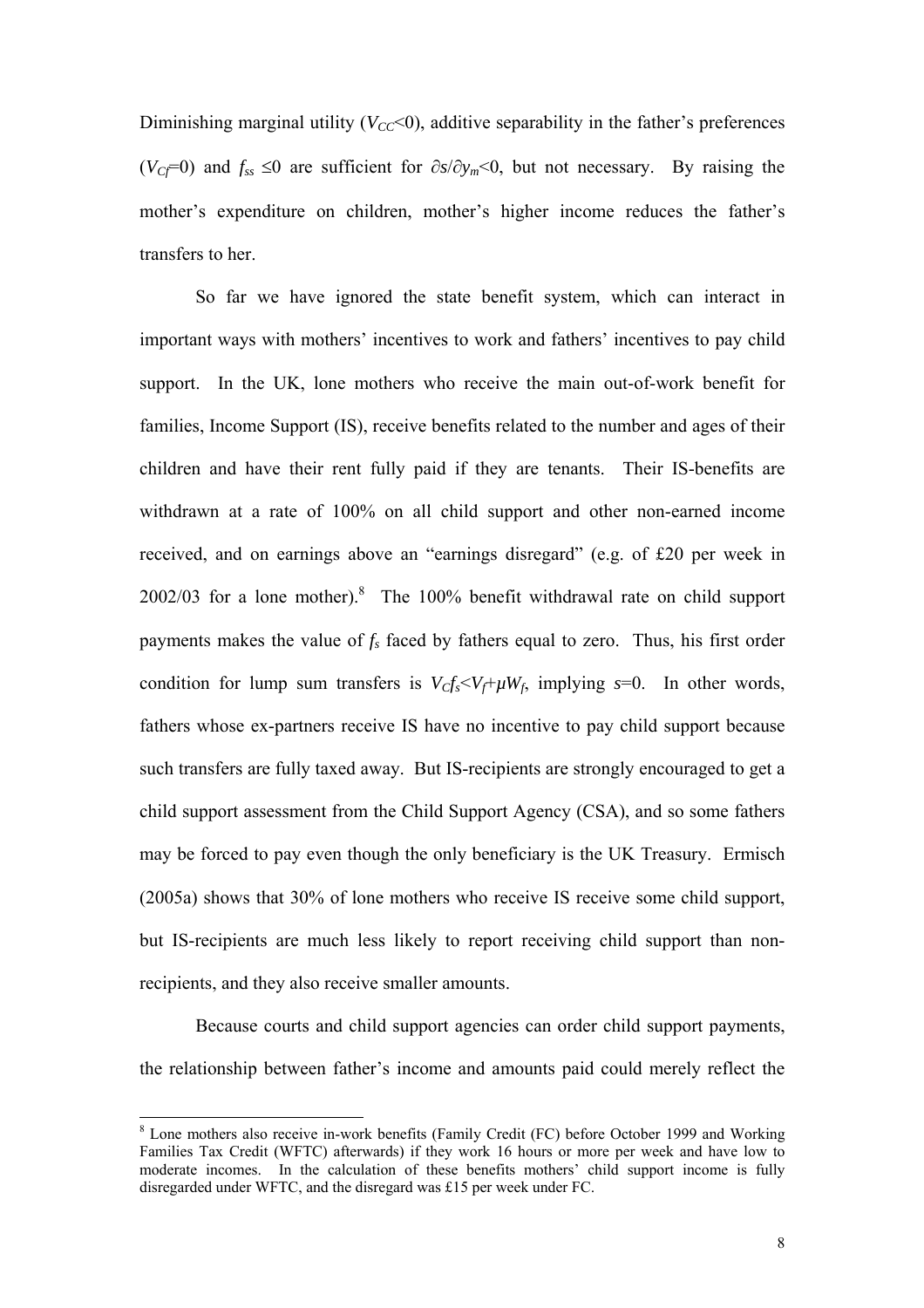formulae for these orders. But courts and child support agencies are not able to enforce the orders very well. For instance, among UK families in Summer 2000 for whom the Child Support Agency (CSA) had assessed an amount of child support payment, about 35% of non-resident parents were in arrears, and official statistics for those who used the Child Support Collection Service indicate that only 49% of nonresident parents were fully compliant during the quarter to February 2001 (Wikeley et al 2001, Chapter 6). Enforcement action was taken by the CSA in only about onequarter of the arrears' cases, and most "parents with care" (mostly mothers) judged the CSA to be an ineffective enforcement agency (Wikeley et al 2001, Chapter 6). Using data from the Family and Children Study (1999-2002), Ermisch (2005a) shows that court orders and CSA assessments are not very stable over time. For instance, 30% of mothers reporting a CSA assessment in one year do not have one in the next, and this is the case for over 40% of court orders. With weak enforcement (a small or zero cost of non-compliance), child support payments are essentially voluntary for most fathers, and so the voluntary payment model above remains relevant despite the operation of the courts and the CSA.<sup>9</sup>

#### **Data and econometric issues**

l

After restricting the sample to fathers whose household income is between the first and 99<sup>th</sup> percentiles of the distribution, the sample consists of 224 divorced/separated fathers with new partners contributing 850 person-year observations between their date of separation and until their youngest child is 16. The dependent variable in the analysis that follows is taken to be monthly child support payments as a percentage of monthly household income. Including the zeroes, child support averages 3% of household income, and among fathers paying something the mean is 7%. The new

<sup>&</sup>lt;sup>9</sup> In the model of Del Boca and Flinn (1995), fathers are assumed to have varying costs of noncompliance with the order. Here we are saying that they are low for most fathers.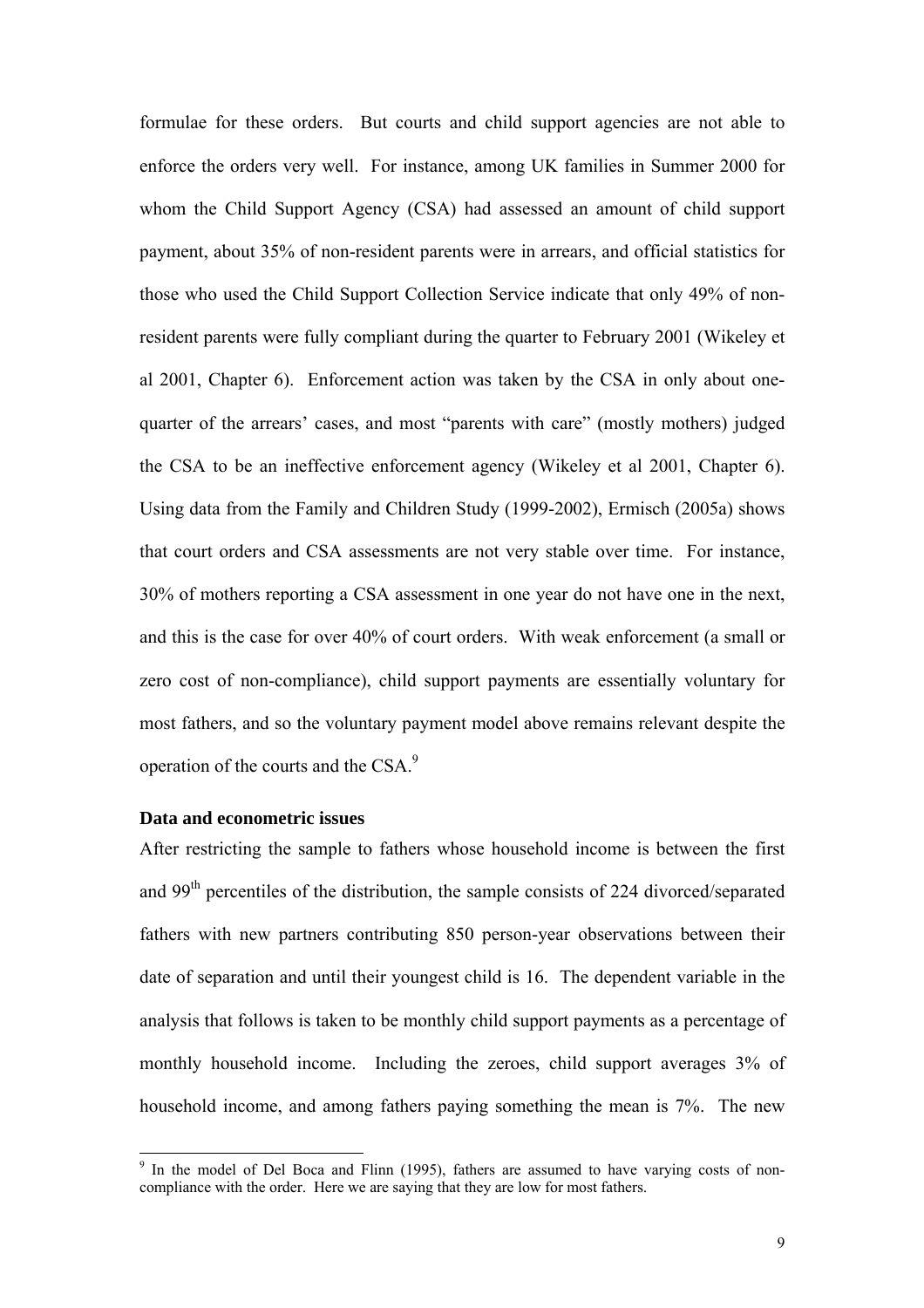partner's income represents on average 35% of household income, and about 4% of household income is contributed by young adult offspring of either the father or his new partner (in 17% of the observations there are more than two adults in the household). In 62% of the person-years, the father is married to his new partner. Other descriptive statistics are shown in Table 1.

A scatter plot of the child support transfer share and the father's new partner's share of household's income is shown in Figure 1. A tendency for the share of household income transferred in child support to decrease with the partner's share is evident from the simple regression line, thereby suggesting that income pooling in the household can be rejected and that a higher partner's income share increases her control over family resources. A simple fixed effect regression relating the share of child support payments to the partner's share of income strengthens this suggestion. It yields a coefficient (standard error) of -0.017 (0.008); that is, each 10 percentage point increase in the partner's share reduces the percentage of income devoted to child support by about 0.17.

 The theoretical model of the previous section indicates that child support should be a function of the two parents' incomes and the father's new partner's income, and the probability of paying any child support should be much lower if the mother receives Income Support. Our data only provide information about the father and his new partner. To illustrate the bias that may result, let the child support function suggested by the theoretical model for mothers not receiving IS be linear:  $s = \alpha y_p + \beta y_f + \delta y_m + e$ , where *e* is a random variable capturing residual influences on *s*. The problem we face is that  $y_m$  is omitted from the equation that we estimate for fathers. As a consequence, the OLS estimates of  $\alpha$  and  $\beta$  may be inconsistent, and the asymptotic bias depends on  $\delta$  and the covariances  $cov(y_m, y_f)$ ,  $cov(y_m, y_p)$  and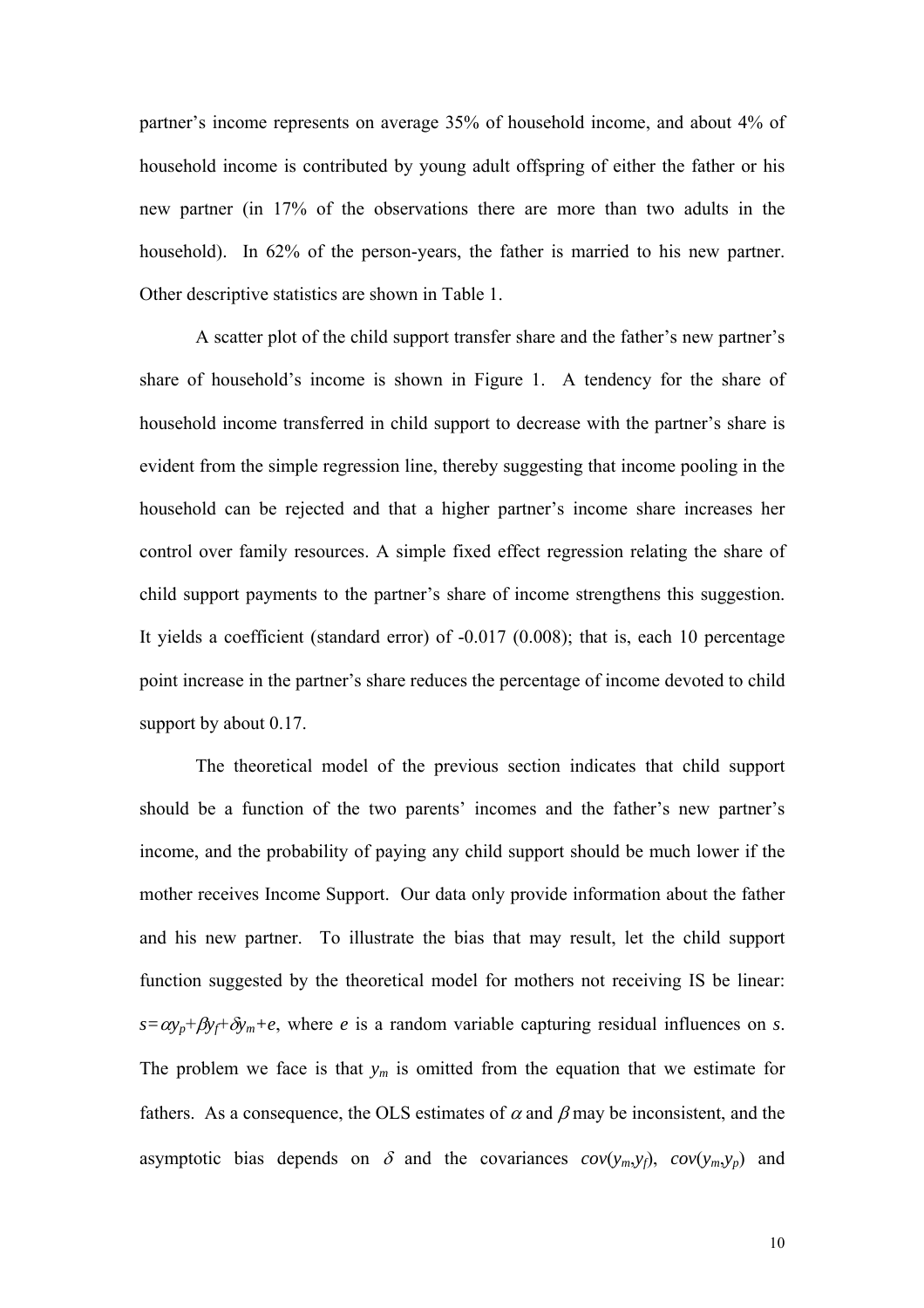$cov(y_p, y_f)$ .<sup>10</sup> There is likely to be positive correlation between spouses' incomes, but this is likely to reflect mainly 'between-couple variation'.<sup>11</sup> Our favoured estimator is a fixed effects' (FE) estimator, which uses only within-family variation, and for 'within-variation' we expect that  $cov(y_m, y_f)$  and  $cov(y_m, y_p)$  are close to zero, thereby eliminating the asymptotic bias. The within-family correlation coefficient for  $y_p$  and *yf* in our sample is -0.14 (*p-*value=0.0005).

The effect of mother's IS-receipt on the estimated impacts of father's income on child support may be more substantial for some estimators. As explained in the preceding section, father's income should have little impact on child support if the mother receives IS. Thus, for the roughly 25% of fathers who are in this situation, the impact of their income is zero. As a consequence, our average estimate of the impact of father's income will understate the impact of father's income among mothers not receiving IS by about 25%. For 'random-effects-type' estimators, for which it is assumed that the father-specific heterogeneity is not correlated with income variables, this understatement may be moderated by a negative correlation between father's income and the mother's IS-receipt in conjunction with the negative impact of mother's IS-receipt on child support.<sup>12</sup> But the FE estimator is less likely to be affected in this way, because the within-family correlations between mother's ISreceipt and father's and his partner's income are likely to be close to zero.

l

<sup>&</sup>lt;sup>10</sup> In particular, plim  $\beta_{ols} = \beta + \delta [var(y_p)cov(y_m, y_f) - cov(y_p, y_f)cov(y_m, y_p)]/[var(y_f)var(y_p) - cov(y_p, y_f)^2]$ , and plim  $\alpha_{ols} = \alpha + \delta \langle var(y_f) cov(y_m, y_p) - cov(y_p, y_f) cov(y_m, y_f) \rangle / [var(y_f) var(y_p) - cov(y_p, y_f)^2]$ .<br><sup>11</sup> The first twelve annual waves (1991-2002) of the British Household Panel Study (BHPS) provide a

sample of about 300 mothers of dependent children who separate from their partner during the panel. Assuming that the partner is the father of some of her children, the father's monthly income in the annual interview preceding the separation is observed. The correlation coefficient between the father's income in the year before the separation and the mother's income in the first year after separation is 0.15 for mothers who did not receive IS. This is comparable to the 'between-couple' correlation coefficient between father's and new partner's income of 0.13 in our analytical sample.

<sup>&</sup>lt;sup>12</sup> For instance, in the sample of separating couples discussed in the previous note, each £100 additional monthly income for the father reduces the probability that his ex-partner receives IS by about 0.012. In other words, lower income fathers are disproportionately represented among mothers receiving IS.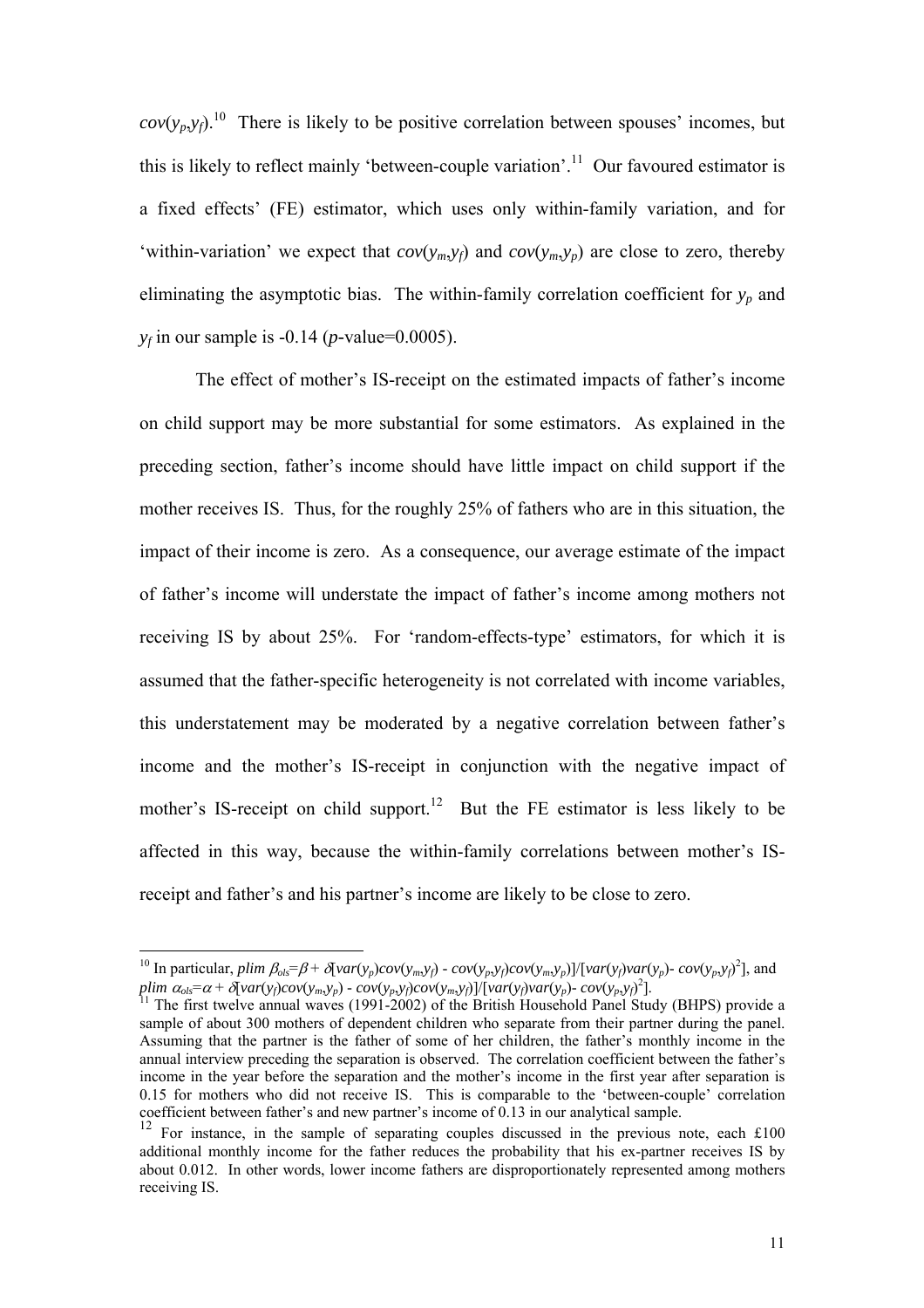#### **Parameter estimates**

As is common in demand analysis, we express the child support transfer function in terms of a share of household income. We allow for lagged adjustment to changes in the explanatory variables, such as log household income and the partner's share of household income. Thus, the share of household income spent on child support transfers,  $s/y<sub>h</sub>$ , is assumed to be given by

$$
(9) \qquad (s/yh)it = \gamma(s/yh)it-1 + \alpha(Zit) + \beta \ln(yhit) + \lambda_p(y_p/y_h)it + \lambda_o(y_o/y_h)it + ui + eit
$$

where  $\alpha(Z_{it}) = \alpha_0 + \alpha_1 Z_{lit} + \alpha_2 Z_{2it} + \ldots$ , the  $Z_{kit}$  are "preference shifters", like the number of children in the father's new household for father *i* in year *t*, *yhit* is household income, *yoit* is household income other than the father's or his new partner's and  $u_i$  and  $e_{it}$  are stochastic error terms. The income shares are expressed in percentages (i.e. multiplied by 100). The 'father-specific' unobservable may reflect, among other things, the father's ex-partner's financial circumstances, his preferences, durable household public goods and whether he has custody. The key parameters for our purposes are  $λ_p$  and  $λ_o$ , which will be zero if  $∂µ/∂y<sub>j</sub>=0$ ,  $j=f,o$  (see equation (7)). We have assumed that these parameters are invariant to the intra-household income distribution, but they could vary when preferences are caring, or if there are household public goods to which both partners would contribute in a non-cooperative Nash equilibrium and this provides the threat points for bargaining. Our sample of fathers is not large enough to attempt to allow for this variation.

 As is well known (e.g. Arellano and Bond, 1991; Arellano, 2003), if we take first differences in equation (9), instrumental variable estimation of the difference equation (using a generalised 'method-of-moments' estimator) provides consistent parameter estimates for this model. The instruments are all lags of the endogenous variables (including the dependent variable) from t-2 backwards, as well as lags of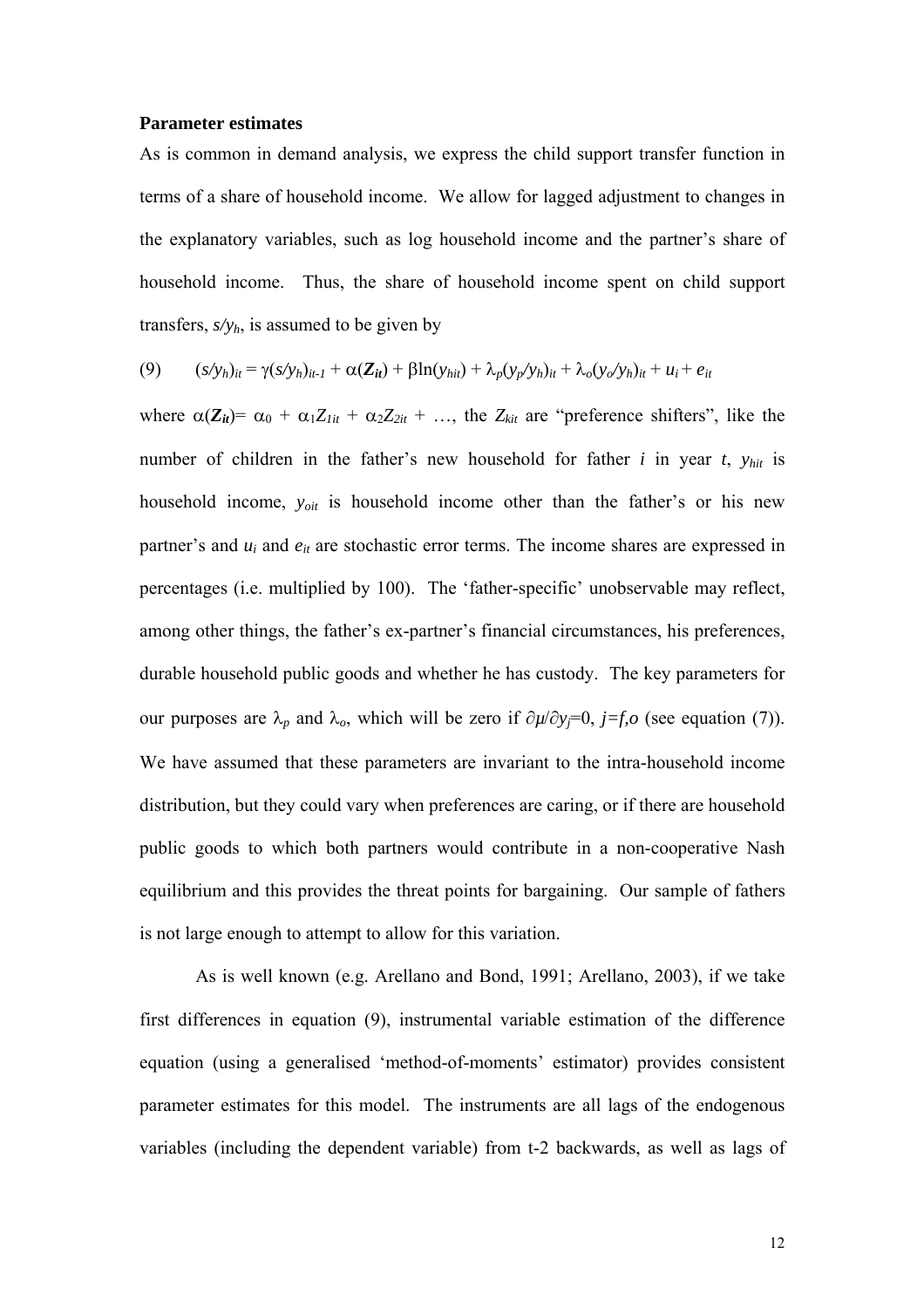first differences in the strictly exogenous variables from t-1 backwards. In addition, the first difference in the number of adults is used as an instrument when the partner's and other adults' income shares are treated as endogenous. Thus, only fathers contributing at least 3 years of data can contribute to the estimation, which reduces the sample to 117 fathers and 395 person-year observations. The number of instruments varies with the father according to the number of years that the father is observed. Note that this estimator does not require orthogonality between the father-specific effect  $(u_i)$  and the explanatory variables in  $(9)$ .

Initially, we treat household income and the income shares as exogenous. The estimates in the first column of Table 2 impose the assumption of separability between the partner's non-market time and her private consumption. In the second column, whether or not the father's partner has a job and her number of working hours are included among the explanatory variables. The estimated standard errors allow for the variance of  $e_{it}$  to vary among fathers.<sup>13</sup> The estimates in the first column indicate that a 10 percentage point increase in the share of partner's income initially reduces the share of child support expenditure in household income by about 0.4 percentage points, and in the long-run it declines by 0.5 points. A larger contribution to household income by other adults also reduces child support. The child support share declines with household income, and the share is much higher for fathers who are cohabiting with (as opposed to married to) their new partners. Second-order serial correlation in the residuals would suggest model misspecification, but there is no evidence of it (negative first order serial correlation is expected). The Sargan test (asymptotically distributed as chi-square conditional on a common variance of  $e_{it}$ ) cannot reject the over-identifying restrictions. In the estimates in the second column,

l

<sup>&</sup>lt;sup>13</sup> The parameters were estimated using the *xtabond* routine in Intercooled Stata version 9.0.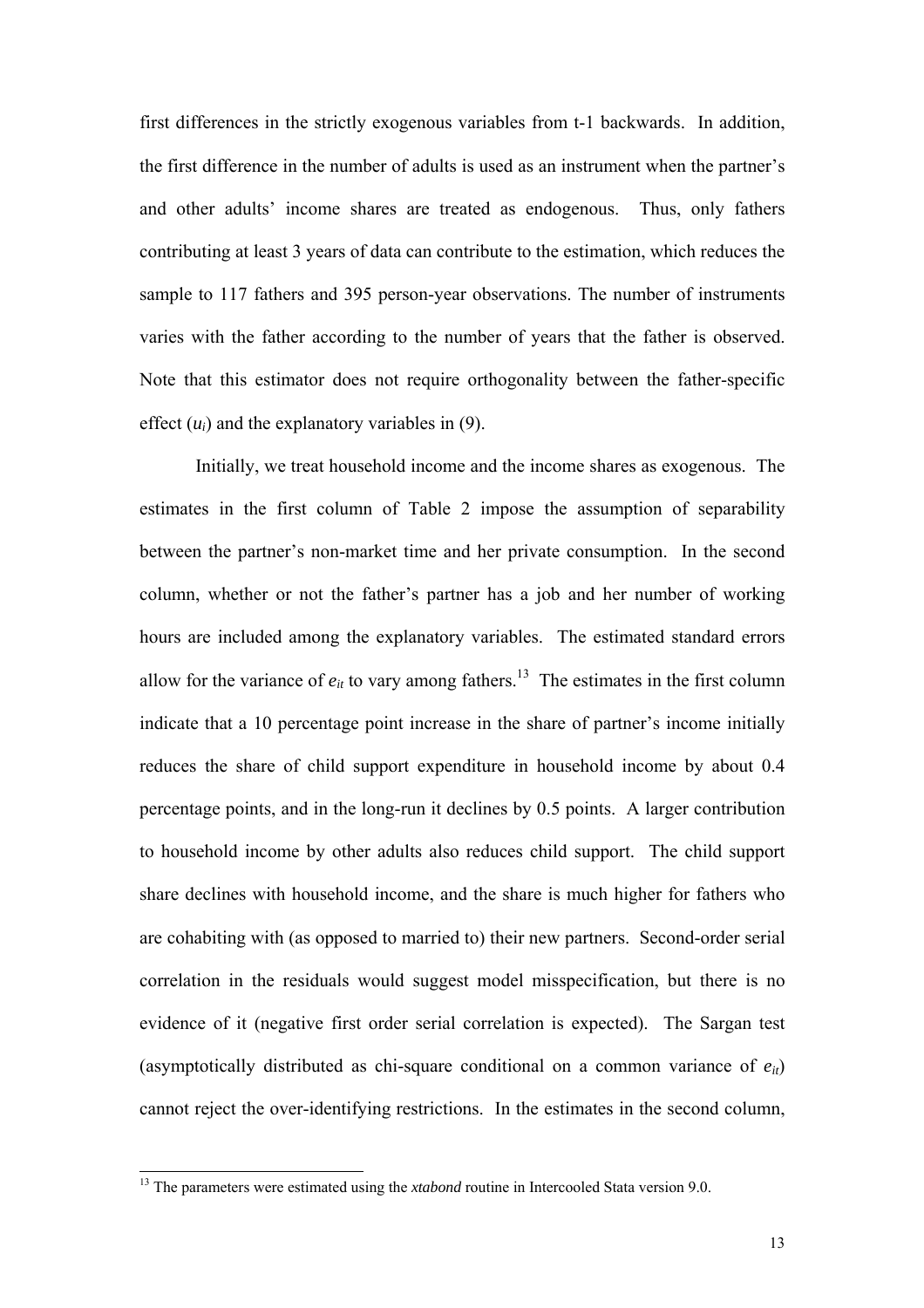whether or not the father's partner has a job and her number of working hours do not significantly affect child support payments. This is consistent with the assumption of separability between the partner's non-market time and her private consumption made in the first column estimates.

So far we have assumed that the variation in the incidence and extent of partner's paid employment, partner's and other adults' income share and household income are exogenous (i.e. not correlated with  $e_{it}$ ), which the theoretical model suggests may be doubtful. In principle, there are sufficient instruments to treat all of these variables as endogenous, which we do in Table 3. Again, the first column imposes separability. There are now 261 over-identifying restrictions (rather than 65), which cannot be rejected by the Sargan test. Compared with those in Table 2, the estimate of  $\lambda_p$  indicates a much larger negative impact of partner's income on child support and that of  $\lambda_o$  indicates a smaller impact of other adults' income share. The estimates in column 2 of Table 3 suggest that we cannot reject separability. Withinvariation in the number of adults is significantly correlated with within-variation in the potentially endogenous variables  $ln(y_{hit})$ ,  $(y_o/y_h)_{it}$  and  $(y_p/y_h)_{it}$ . But while the various lagged values of the dependent variable and explanatory variables appear to satisfy the requisite orthogonality conditions, they do not appear to be particularly good instruments in terms of their explanatory power in predicting these potentially endogenous variables.

As a final exercise, we estimate some static models (i.e.  $\gamma=0$  in (9)), imposing separability between the partner's non-market time and her private consumption and assuming exogeneity of the explanatory variables in each case. A common econometric approach for dealing with the concentration of budget shares at zero (57% in our data) is to estimate a "Tobit model", assuming that the father-specific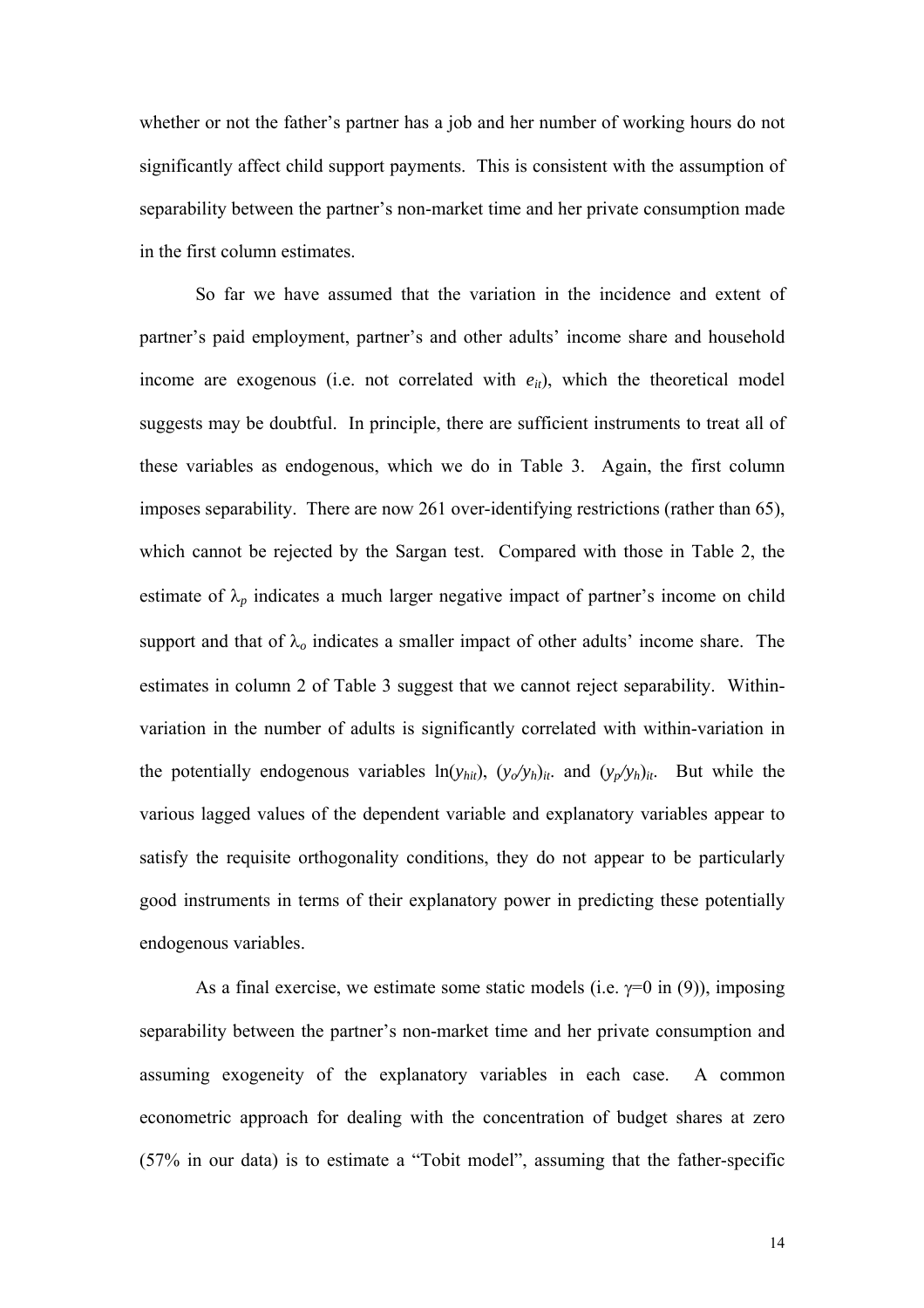unobservable  $(u_i)$  is not correlated with the right-hand side variables in  $(9)$ . Estimates of the parameters of this model are shown in the first column of Table 4, with their marginal effects on  $E(s/y_h)$  shown in the second column.<sup>14</sup> Large negative values for λ*<sup>p</sup>* and λ*o* are estimated, and we see evidence that higher household income *increases* child support transfers, suggesting that child support transfers are akin to a "luxury good". The child support share declines with the number of his children in his new household, but this could mainly reflect the fact that fathers having custody do not pay child support. Ignoring the concentration of zeroes, FE estimates, which remove the assumption of orthogonality between the father-specific effect and the right-hand side variables in (9), are shown in the third column of Table 4. These indicate a slightly larger negative impact of the partner's income share on  $E(s/v_h)$  than the corresponding marginal effect from the Tobit model:  $-0.027$  compared with  $-0.024$   $(0.43*(-0.055))$ . The FE estimate of the impact of the share of other household income on  $E(s/v_h)$  is, however, virtually zero, compared to the Tobit estimate of -0.044. This, and different effects of household income and children, contribute to the rejection of the orthogonality assumption required for linear random effects' estimates to be consistent (see Hausman test in Table 4). The negative FE estimate for the impact of log household income on  $E(s/v_h)$  compared with the positive Tobit estimate suggests that the father-specific unobservable is positively correlated with household income. Similarly, the FE estimate of the negative impact of children on  $E(s/v_h)$  is much smaller in size than the Tobit estimate. That is, fathers whose preferences or the unobserved attributes of ex-partners incline them to pay more child support have higher household income and fewer dependent children in their current household

l

<sup>&</sup>lt;sup>14</sup> Note that the estimated impact of the  $k$ -th variable on the expected child support share is, ∂E(*s/yh*)/∂*xk*, is δ*kF*(δ*x*/σ), where *F*(.) is the standard normal distribution function and δ is the vector of parameters in (9), and its impact on the probability of paying something is  $\delta_k f(\delta x/\sigma)$ , where  $f(x)$  is the standard normal density function.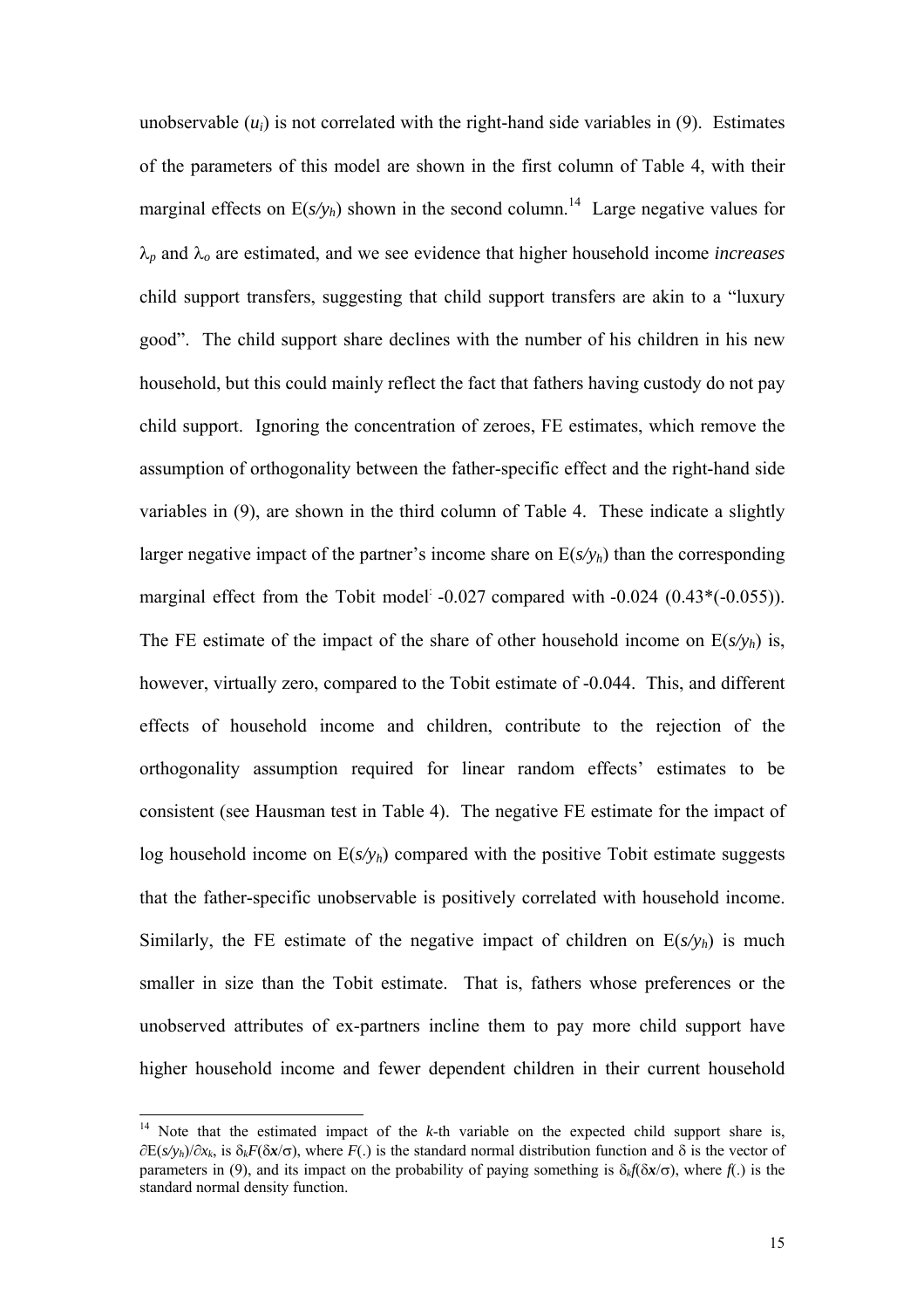than those who pay less.<sup>15</sup> These different results point to the value of having panel data for estimating how intra-household income distribution affects expenditure patterns and to the need to allow for correlation between explanatory variables and father-specific heterogeneity.

#### **Conclusion**

l

The primary contribution of this paper is to construct a sample of divorced or separated fathers who have formed new partnerships, and to use these data to estimate how intra-household distribution of income affects child support transfers by fathers to mothers of their dependent children living elsewhere. The idea is that new partner's preferences are likely to put a much lower weight (if any) on expenditures on the man's children from his previous union. As a consequence, his own and his partner's income would have different impacts on his child support payments if partners' relative incomes affect bargaining power in household decisions. Our estimates indicate that a higher share of father's income in household income (a lower share of partner's income) increases child support relative to household income. There is not income pooling in the couple, nor the household, and partners' relative incomes appear to affect their bargaining power in household decisions.

<sup>&</sup>lt;sup>15</sup> One possible factor behind the positive correlation with father's income is the tendency for higher income men to be less likely to have ex-partners receiving Income Support. As noted earlier, fathers with child custody would not pay child support and have more own children in their current household.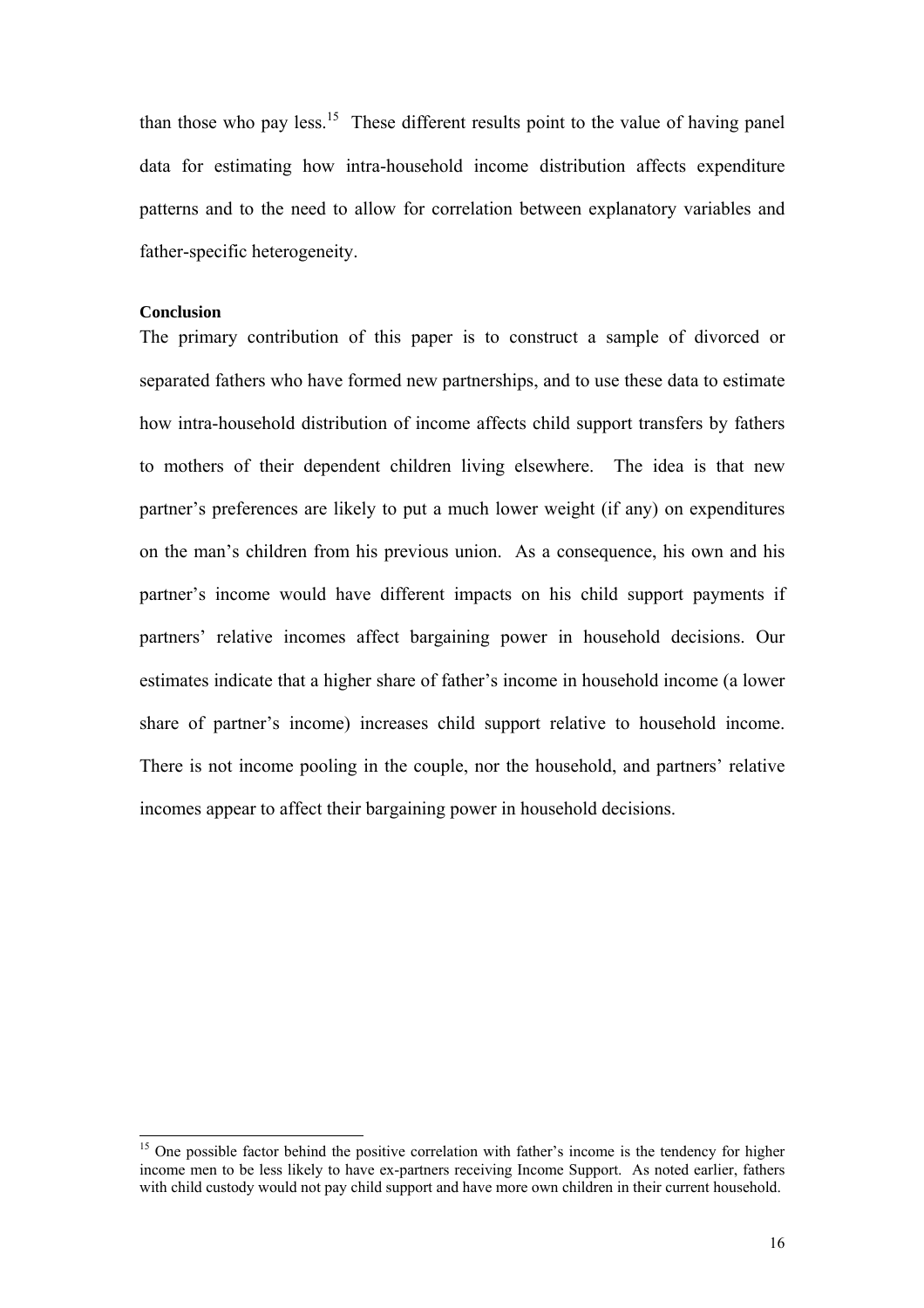# **References**

Arellano, M. 2003. *Panel Data Econometrics*. Oxford University Press.

- Arellano, M. and S. Bond. 1991. Some tests of specification for panel data: Monte Carlo evidence and an application to employment equations, *The Review of Economic Studies* 58: 277-297.
- Browning, M., F. Bourguignon, P-A. Chiappori and V. Lechene. 1994. Income and outcomes: a structural model of intrahousehold allocation. *Journal of Political Economy* 102:1067-1096.
- Browning, M. and P-A. Chiappori. 1998. Efficient intra-household allocations: a general characterization and empirical tests. *Econometrica* 66:1241-1278.
- Browning, M., P-A. Chiappori and V. Lechene. 2004. Collective models and unitary models: a clarification. CAM, Institute of Economics, University of Copenhagen.
- Chiappori, P-A. 1992. Collective labor supply and welfare. *Journal of Political Economy* 100:437-467.
- Chiappori, P-A. , B. Fortin and G. Lacroix. 2002. Marriage market, divorce legislation, and household labor supply. *Journal of Political Economy* 110:37- 72.
- Del Boca, D. and C. Flinn. 1995. Rationalizing child support decisions. *American Economic Review* 85:1241-1262.
- Del Boca, D. and R. Ribero. 2001. Evaluation of child support policies. *American Economic Review Papers and Proceedings*, 91:130-135.
- Ermisch, J.F. 2005a. The Family Market for Divorced Fathers' Contact with their Children: Testing its Operation. CHILD Working Paper 06/2005, University of Turin, http://www.child-centre.it/papers/child06\_2005.pdf.
- Ermisch, J.F. 2005b. New Families, Child Support and Divorced Fathers' Contact with their Children. http://team.univparis1.fr/espe2005/papers/ermisch\_paper.pdf.
- Fortin, B. and G. Lacroix. 1997. A test of the unitary and collective models of household labour supply. *Economic Journal* 107:933-955.
- Lundberg, S., R. Pollak and T. Wales. 1997. Do husbands and wives pool their resources? *Journal of Human Resources* 32: 461-480.
- Pollak, R. 1985. A transactions cost approach to families and households, *Journal of Economic Literature*, 23:581-608.
- Weiss, Y. and R.J. Willis. 1985. Children as collective goods and divorce settlements. *Journal of Labor Economics* 3:268-292.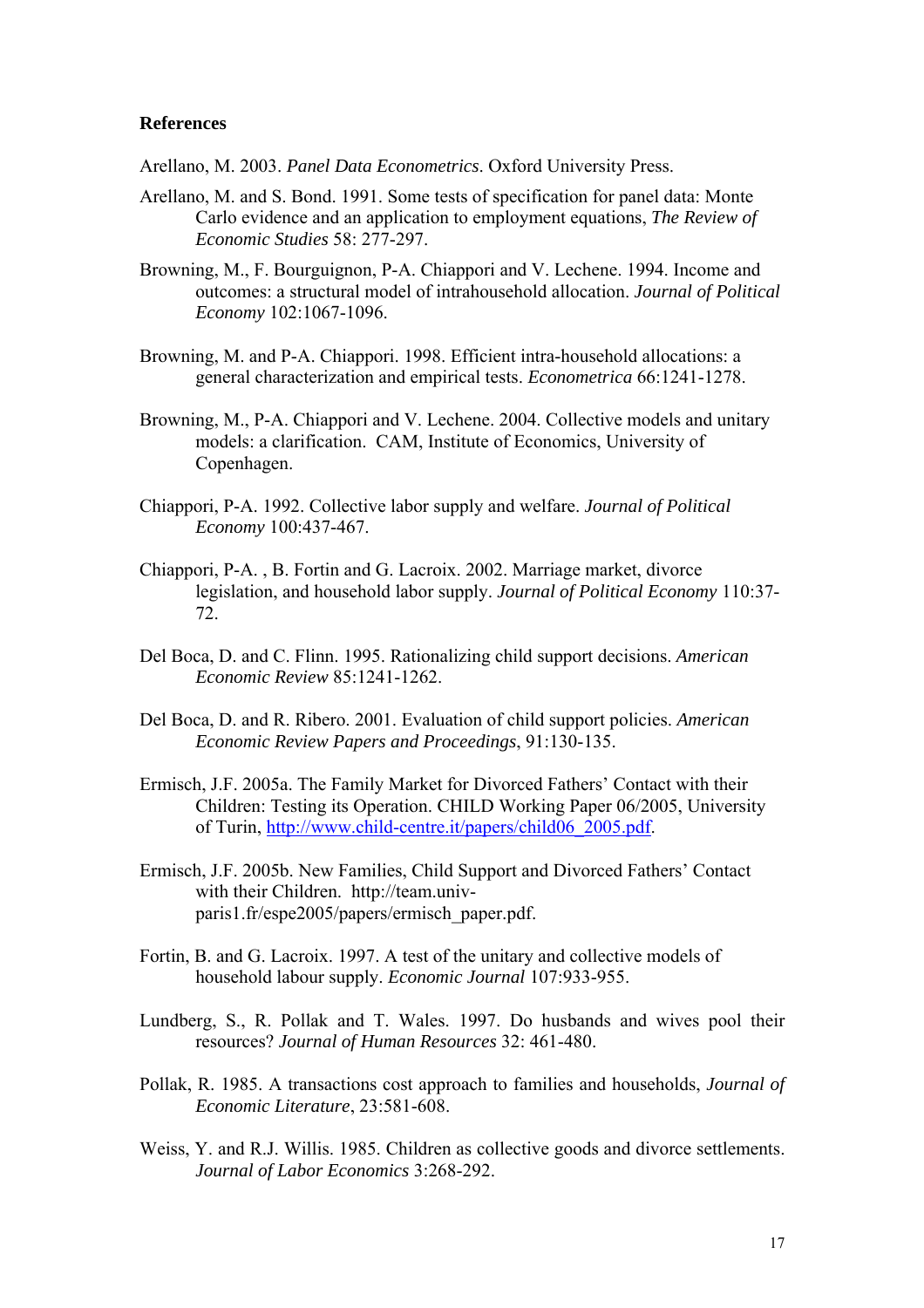- Weiss, Y. and R.J. Willis. 1993. Transfers among divorced couples; evidence and interpretation. *Journal of Labor Economics* 11:629-679.
- Wikeley, N. et al. 2001. *National Survey of Child Support Agency Claimants*. London: Department for Work and Pensions Research Report No. 152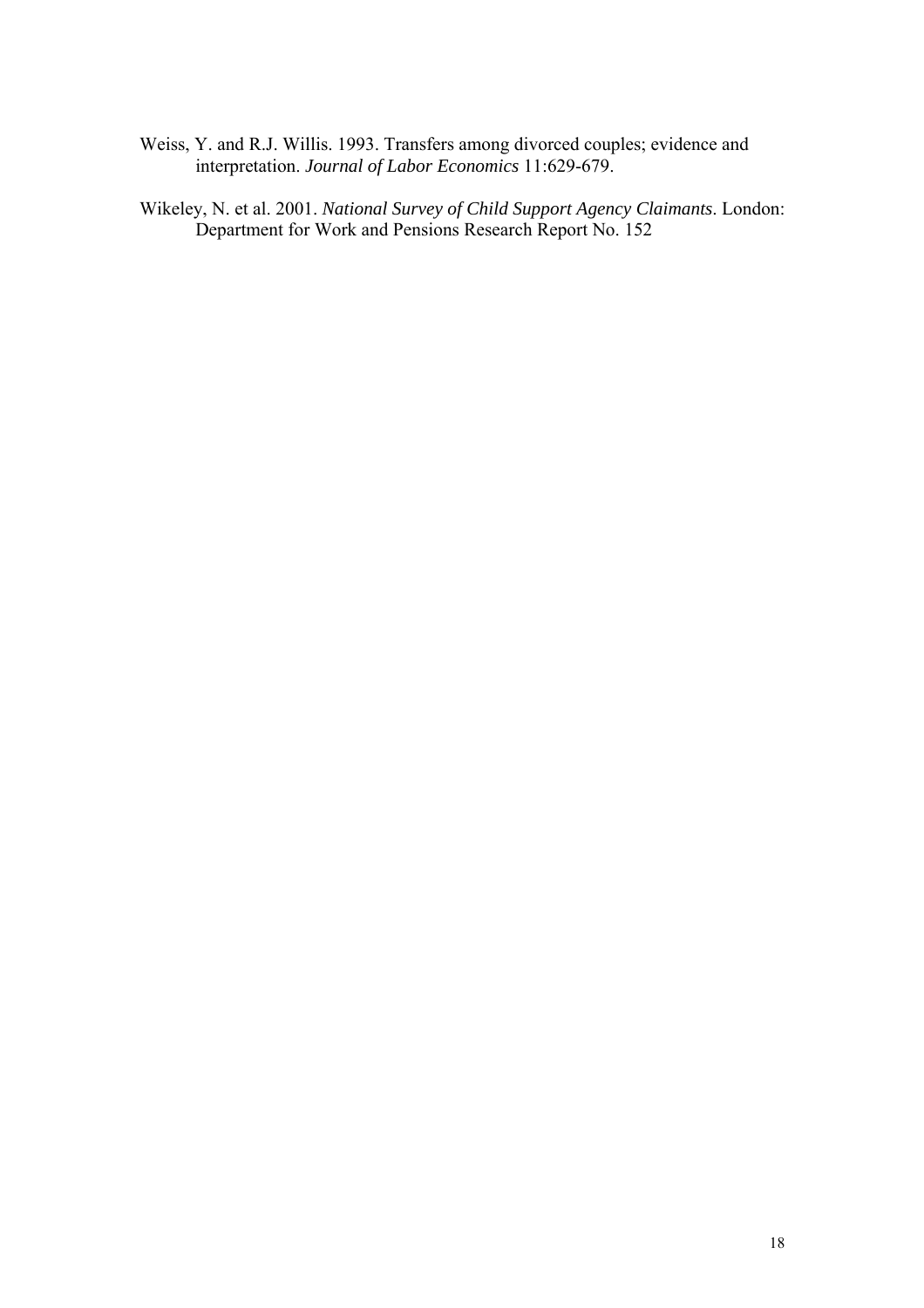**Figure 1**: **Scatter Plot of** *s/yh* **and** *yp***/***yh*

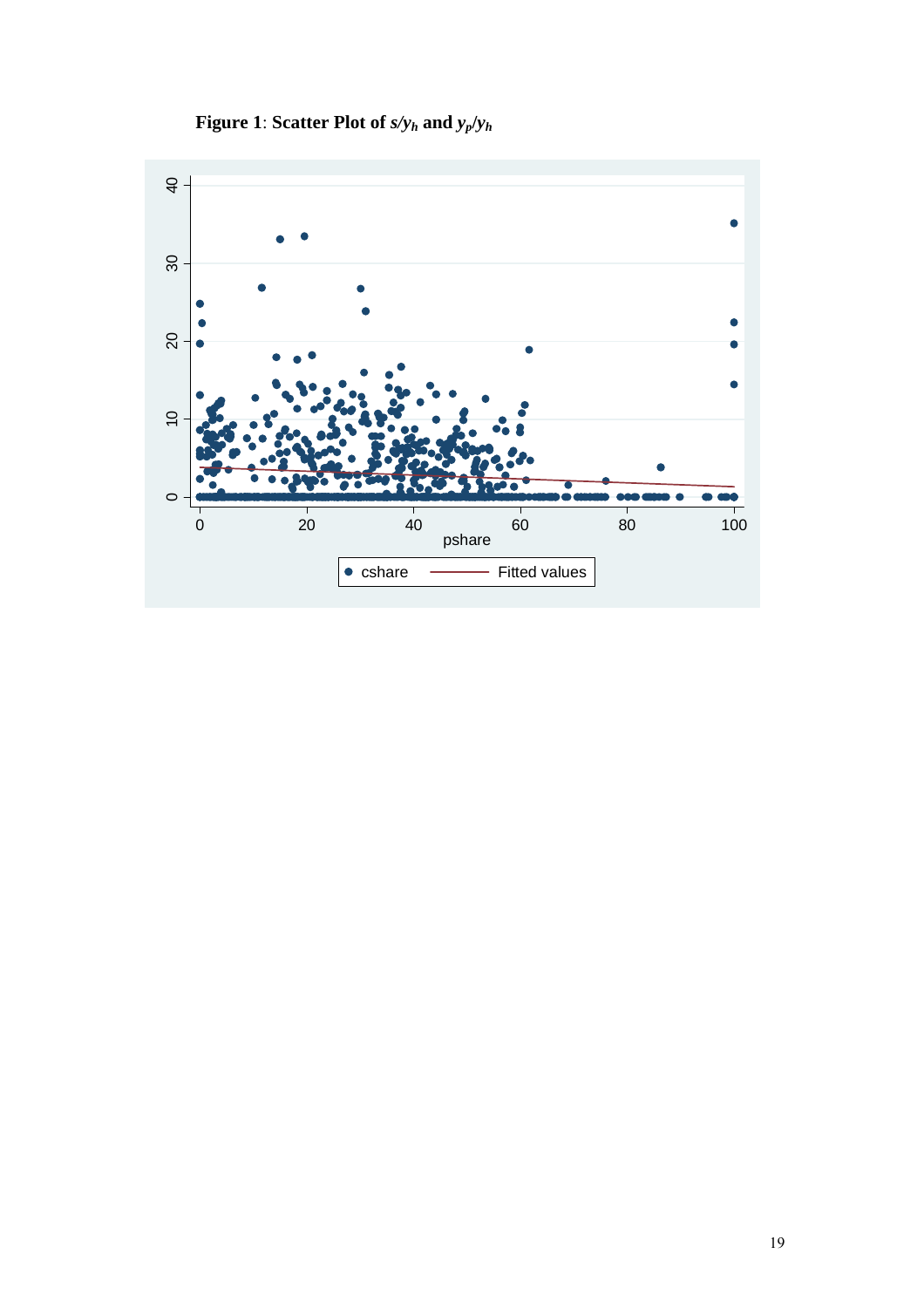| Variable                                              | Mean*               |
|-------------------------------------------------------|---------------------|
|                                                       | (Overall Std. Dev.) |
|                                                       | [Within Std. Dev.]  |
| Child support share, %                                | 3.0                 |
|                                                       | (4.8)               |
|                                                       | $[2.9]$             |
| Partner's income share,%                              | 34.5                |
|                                                       | (22.2)              |
|                                                       | $[14.1]$            |
| Other adults' income share, %                         | 3.6                 |
|                                                       | (11.0)              |
|                                                       | [6.1]               |
| Log household income                                  | 2.830               |
|                                                       | (0.570)             |
|                                                       | $[0.282]$           |
| Number of own dependent children in current household | 1.4                 |
|                                                       | (1.2)               |
|                                                       | [0.5]               |
| Cohabiting with new partner (cf. married)             | 0.382               |
| New partner has a job                                 | 0.673               |
| <b>Usual hours worked per week</b>                    | 19.1                |
|                                                       | (16.4)              |
|                                                       | [8.8]               |
| Age of youngest child at separation                   | 3.6                 |
|                                                       | (3.0)               |
| Age of father                                         | 38.2                |
|                                                       | (6.4)               |
|                                                       | $[2.2]$             |
| <b>Years since separation</b>                         | 6.7                 |
|                                                       | (3.9)               |
|                                                       | $\left[2.1\right]$  |
| Proportion separated but not divorced                 | 0.161               |

**\***Means calculated over 850 person-years for 224 fathers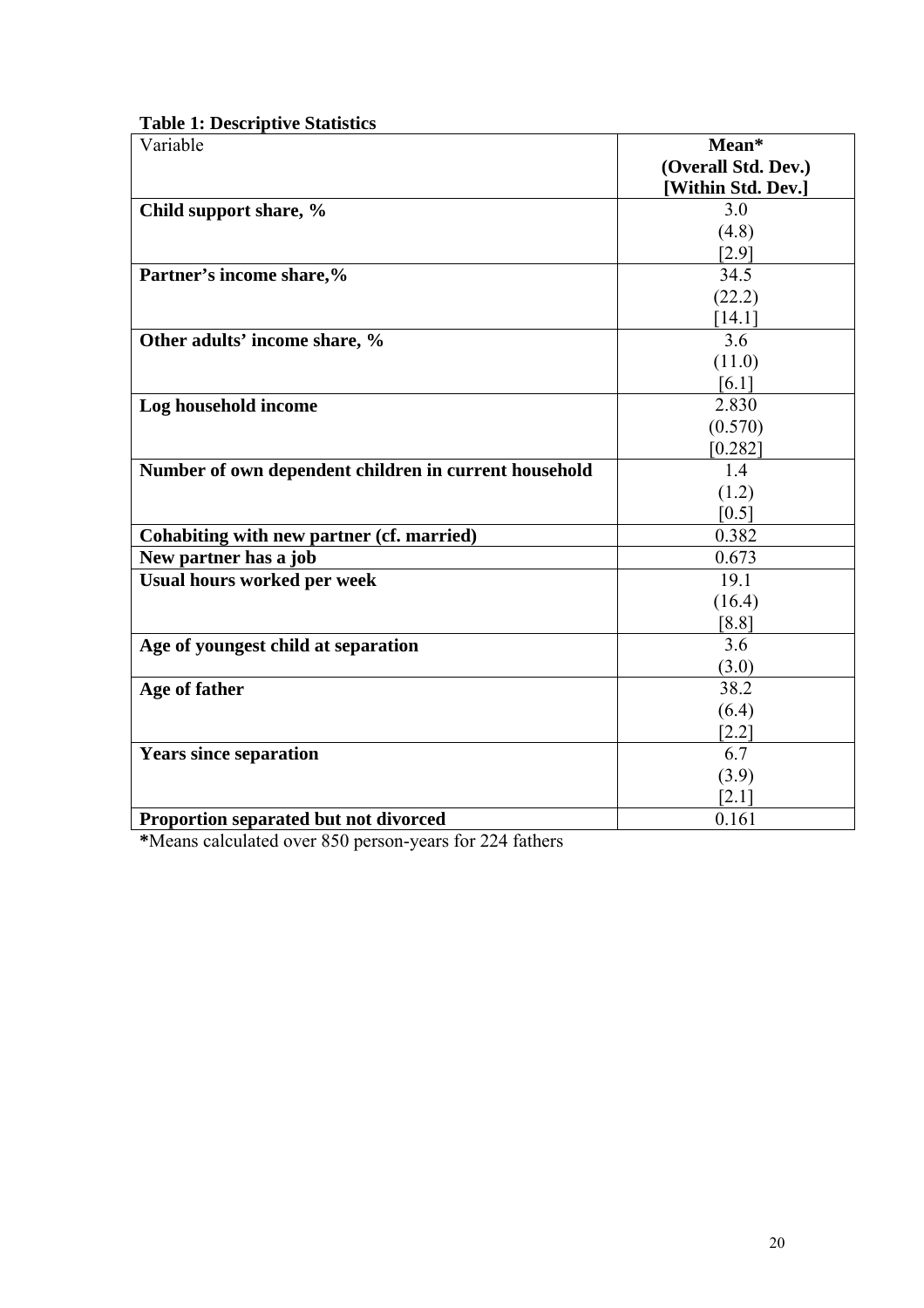**Table 2: IV Estimates of Impacts on Child Support Payments as a Percentage of Household Income, robust standard error in parentheses, BHPS 1991-2003 All explanatory variables treated as strictly exogenous** 

| Variable                                      | Separable non- | <b>Full conditional</b> |
|-----------------------------------------------|----------------|-------------------------|
|                                               | market time    | demand                  |
| Lagged child support share, %                 | 0.203          | 0.168                   |
|                                               | (0.096)        | (0.092)                 |
| Partner's income share,%                      | $-0.038$       | $-0.033$                |
|                                               | (0.013)        | (0.016)                 |
| Other adults' income share, %                 | $-0.032$       | $-0.020$                |
|                                               | (0.016)        | (0.016)                 |
| Log household income                          | $-1.000$       | $-0.820$                |
|                                               | (0.670)        | (0.758)                 |
| Number of own dependent children in           | $-0.802$       | $-0.842$                |
| current household                             | (0.776)        | (0.805)                 |
| Cohabiting with new partner (cf. married)     | 2.36           | 2.17                    |
|                                               | (1.05)         | (1.14)                  |
| New partner has a job                         |                | $-0.440$                |
|                                               |                | (0.705)                 |
| <b>Usual hours worked per week</b>            | --             | $-0.015$                |
|                                               |                | (0.031)                 |
| <b>Constant</b>                               | 0.0258         | 0.055                   |
|                                               | (0.196)        | (0.206)                 |
| Summary statistics:                           |                |                         |
| N fathers                                     | 117            | 111                     |
| $N$ father-years                              | 395            | 370                     |
| Test for zero correlation in residuals:       |                |                         |
| order 1 p-value                               | 0.0013         | 0.0072                  |
| order 2 p-value                               | 0.9725         | 0.7154                  |
| Sargan test for over-identifying restrictions | 75.55          | 79.65                   |
| (p-value), conditional on common variance     | (0.174)        | (0.104)                 |
| (65df)                                        |                |                         |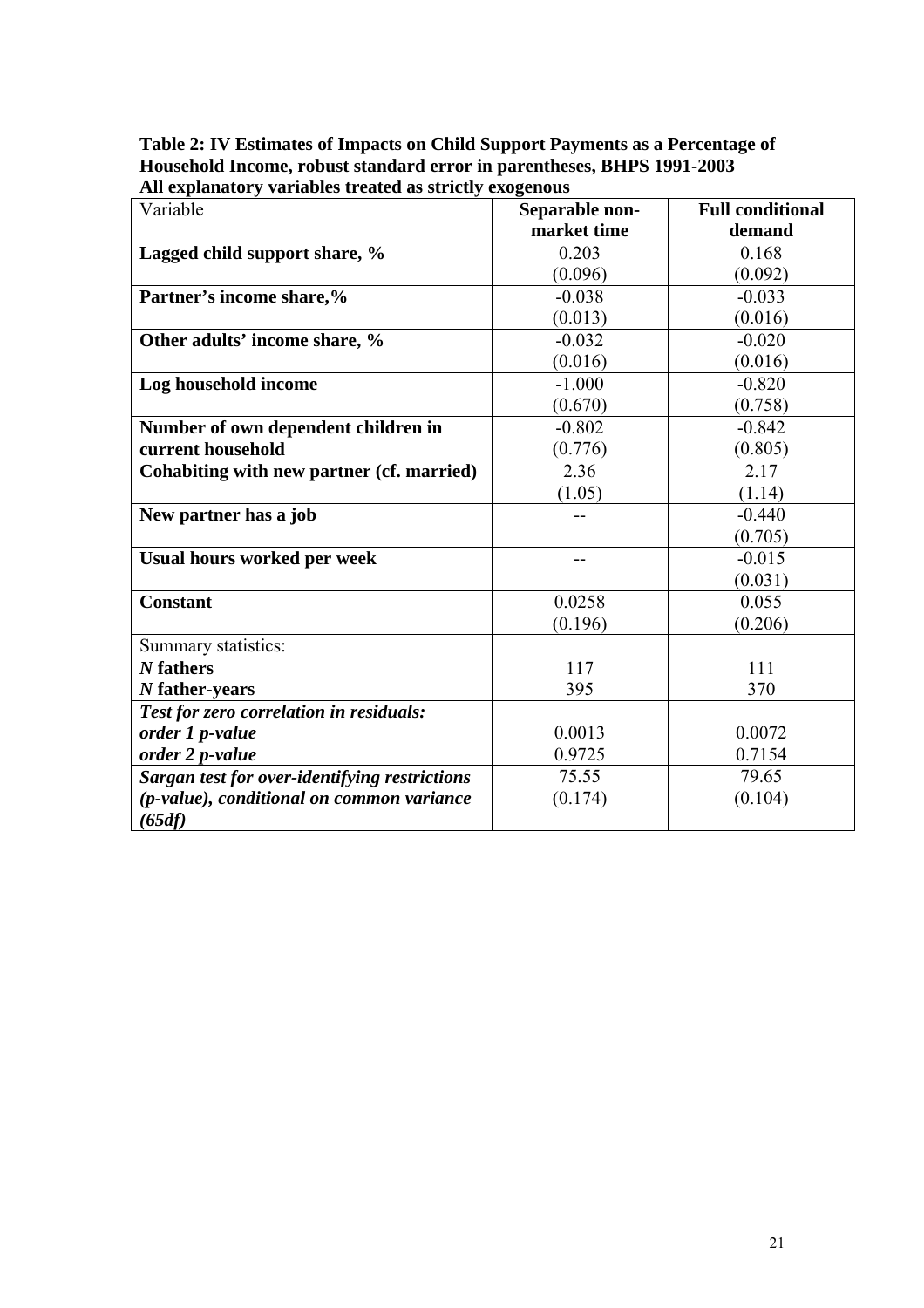# **Table 3: IV Estimates of Impacts on Child Support Payments as a Percentage of Household Income, robust standard error in parentheses, BHPS 1991-2003 Only number of children and cohabiting treated as strictly exogenous\***

| Variable                                      | Separable non- | <b>Full conditional</b> |
|-----------------------------------------------|----------------|-------------------------|
|                                               | market time    | demand                  |
| Lagged child support share, %                 | 0.151          | 0.094                   |
|                                               | (0.074)        | (0.087)                 |
| Partner's income share,%                      | $-0.062$       | $-0.036$                |
|                                               | (0.016)        | (0.018)                 |
| Other adults' income share, %                 | $-0.019$       | $-0.013$                |
|                                               | (0.021)        | (0.017)                 |
| Log household income                          | $-1.120$       | $-0.123$                |
|                                               | (0.960)        | (0.907)                 |
| Number of own dependent children in           | $-0.805$       | $-1.074$                |
| current household                             | (0.497)        | (0.544)                 |
| Cohabiting with new partner (cf. married)     | 1.80           | 1.27                    |
|                                               | (0.81)         | (0.85)                  |
| New partner has a job                         |                | $-0.829$                |
|                                               |                | (0.915)                 |
| <b>Usual hours worked per week</b>            |                | $-0.020$                |
|                                               |                | (0.027)                 |
| <b>Constant</b>                               | 0.030          | 0.010                   |
|                                               | (0.135)        | (0.121)                 |
| Summary statistics:                           |                |                         |
| N fathers                                     | 117            | 111                     |
| $N$ father-years                              | 395            | 370                     |
| Test for zero correlation in residuals:       |                |                         |
| order 1 p-value                               | 0.0025         | 0.0238                  |
| order 2 p-value                               | 0.7961         | 0.4665                  |
| Sargan test for over-identifying restrictions | 228.68         | 282.52                  |
| (p-value), conditional on common variance     | (0.926)        | (1.000)                 |
|                                               | (261df)        | (391df)                 |

**\***First difference in number of adults treated as additional instrument.